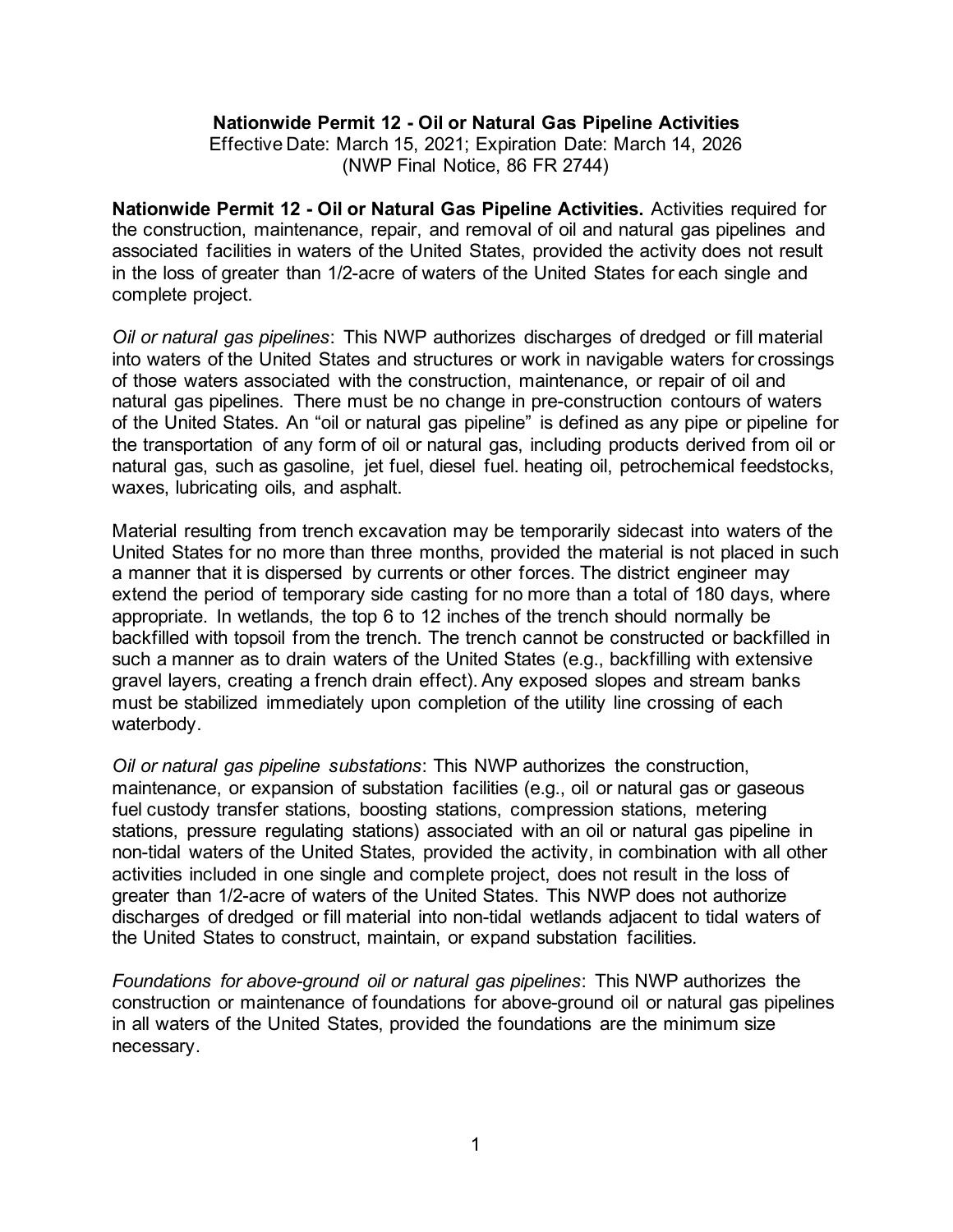*Access roads*: This NWP authorizes the construction of access roads for the construction and maintenance of oil or natural gas pipelines, in non-tidal waters of the United States, provided the activity, in combination with all other activities included in one single and complete project, does not cause the loss of greater than 1/2-acre of non-tidal waters of the United States. This NWP does not authorize discharges of dredged or fill material into non-tidal wetlands adjacent to tidal waters for access roads. Access roads must be the minimum width necessary (see Note 2, below). Access roads must be constructed so that the length of the road minimizes any adverse effects on waters of the United States and must be as near as possible to pre-construction contours and elevations (e.g., at grade corduroy roads or geotextile/gravel roads). Access roads constructed above pre-construction contours and elevations in waters of the United States must be properly bridged or culverted to maintain surface flows.

This NWP may authorize oil or natural gas pipelines in or affecting navigable waters of the United States even if there is no associated discharge of dredged or fill material (see 33 CFR part 322). Oil or natural gas pipelines routed in, over, or under section 10 waters without a discharge of dredged or fill material may require a section 10 permit.

This NWP authorizes, to the extent that Department of the Army authorization is required, temporary structures, fills, and work necessary for the remediation of inadvertent returns of drilling fluids to waters of the United States through sub-soil fissures or fractures that might occur during horizontal directional drilling activities conducted for the purpose of installing or replacing oil or natural gas pipelines. These remediation activities must be done as soon as practicable, to restore the affected waterbody. District engineers may add special conditions to this NWP to require a remediation plan for addressing inadvertent returns of drilling fluids to waters of the United States during horizontal directional drilling activities conducted for the purpose of installing or replacing oil or natural gas pipelines.

This NWP also authorizes temporary structures, fills, and work, including the use of temporary mats, necessary to conduct the oil or natural gas pipeline activity. Appropriate measures must be taken to maintain normal downstream flows and minimize flooding to the maximum extent practicable, when temporary structures, work, and discharges of dredged or fill material, including cofferdams, are necessary for construction activities, access fills, or dewatering of construction sites. Temporary fills must consist of materials, and be placed in a manner, that will not be eroded by expected high flows. After construction, temporary fills must be removed in their entirety and the affected areas returned to pre-construction elevations. The areas affected by temporary fills must be revegetated, as appropriate.

**Notification:** The permittee must submit a pre-construction notification to the district engineer prior to commencing the activity if: (1) a section 10 permit is required; (2) the discharge will result in the loss of greater than 1/10-acre of waters of the United States; or (3) the proposed oil or natural gas pipeline activity is associated with an overall project that is greater than 250 miles in length and the project purpose is to install new pipeline (vs. conduct repair or maintenance activities) along the majority of the distance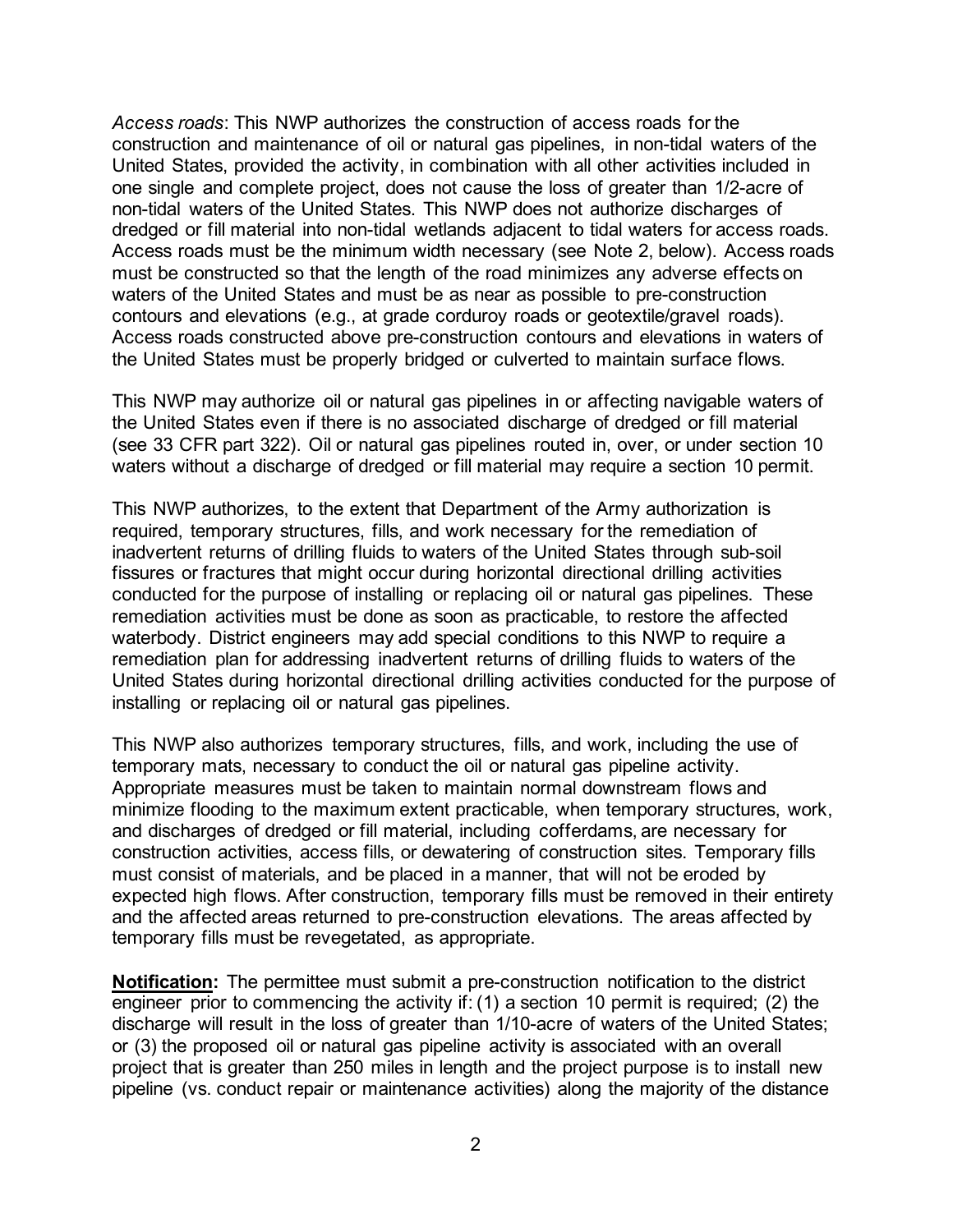of the overall project length. If the proposed oil or gas pipeline is greater than 250 miles in length, the pre-construction notification must include the locations and proposed impacts (in acres or other appropriate unit of measure) for all crossings of waters of the United States that require DA authorization, including those crossings authorized by an NWP would not otherwise require pre-construction notification. (See general condition 32.) (Authorities: Sections 10 and 404)

Note 1: Where the oil or natural gas pipeline is constructed, installed, or maintained in navigable waters of the United States (i.e., section 10 waters) within the coastal United States, the Great Lakes, and United States territories, a copy of the NWP verification will be sent by the Corps to the National Oceanic and Atmospheric Administration (NOAA), National Ocean Service (NOS), for charting the oil or natural gas pipeline to protect navigation.

Note 2: For oil or natural gas pipeline activities crossing a single waterbody more than one time at separate and distant locations, or multiple waterbodies at separate and distant locations, each crossing is considered a single and complete project for purposes of NWP authorization. Oil or natural gas pipeline activities must comply with 33 CFR 330.6(d).

Note 3: Access roads used for both construction and maintenance may be authorized, provided they meet the terms and conditions of this NWP. Access roads used solely for construction of the oil or natural gas pipeline must be removed upon completion of the work, in accordance with the requirements for temporary fills.

Note 4: Pipes or pipelines used to transport gaseous, liquid, liquescent, or slurry substances over navigable waters of the United States are considered to be bridges, and may require a permit from the U.S. Coast Guard pursuant to the General Bridge Act of 1946. However, any discharges of dredged or fill material into waters of the United States associated with such oil or natural gas pipelines will require a section 404 permit (see NWP 15).

Note 5: This NWP authorizes oil or natural gas pipeline maintenance and repair activities that do not qualify for the Clean Water Act section 404(f) exemption for maintenance of currently serviceable fills or fill structures.

Note 6: For NWP 12 activities that require pre-construction notification, the PCN must include any other NWP(s), regional general permit(s), or individual permit(s) used or intended to be used to authorize any part of the proposed project or any related activity, including other separate and distant crossings that require Department of the Army authorization but do not require pre-construction notification (see paragraph (b)(4) of general condition 32). The district engineer will evaluate the PCN in accordance with Section D, "District Engineer's Decision." The district engineer may require mitigation to ensure that the authorized activity results in no more than minimal individual and cumulative adverse environmental effects (see general condition 23).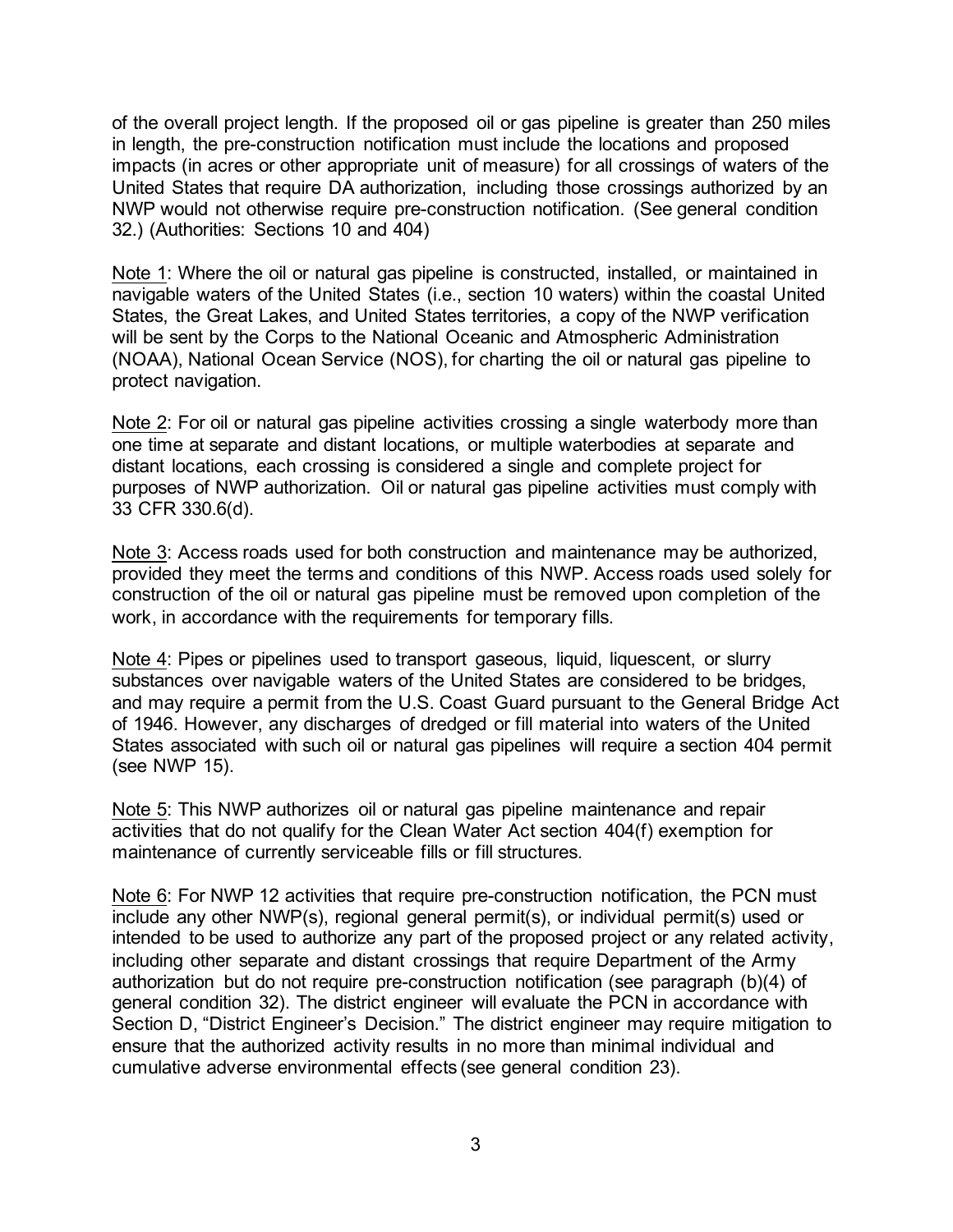## **2021 Nationwide Permit General Conditions**

Note: To qualify for NWP authorization, the prospective permittee must comply with the following general conditions, as applicable, in addition to any regional or case-specific conditions imposed by the division engineer or district engineer. Prospective permittees should contact the appropriate Corps district office to determine if regional conditions have been imposed on an NWP. Prospective permittees should also contact the appropriate Corps district office to determine the status of Clean Water Act Section 401 water quality certification and/or Coastal Zone Management Act consistency for an NWP. Every person who may wish to obtain permit authorization under one or more NWPs, or who is currently relying on an existing or prior permit authorization under one or more NWPs, has been and is on notice that all of the provisions of 33 CFR 330.1 through 330.6 apply to every NWP authorization. Note especially 33 CFR 330.5 relating to the modification, suspension, or revocation of any NWP authorization.

1. **Navigation.** (a) No activity may cause more than a minimal adverse effect on navigation.

(b) Any safety lights and signals prescribed by the U.S. Coast Guard, through regulations or otherwise, must be installed and maintained at the permittee's expense on authorized facilities in navigable waters of the United States.

(c) The permittee understands and agrees that, if future operations by the United States require the removal, relocation, or other alteration, of the structure or work herein authorized, or if, in the opinion of the Secretary of the Army or his or her authorized representative, said structure or work shall cause unreasonable obstruction to the free navigation of the navigable waters, the permittee will be required, upon due notice from the Corps of Engineers, to remove, relocate, or alter the structural work or obstructions caused thereby, without expense to the United States. No claim shall be made against the United States on account of any such removal or alteration.

2. **Aquatic Life Movements.** No activity may substantially disrupt the necessary life cycle movements of those species of aquatic life indigenous to the waterbody, including those species that normally migrate through the area, unless the activity's primary purpose is to impound water. All permanent and temporary crossings of waterbodies shall be suitably culverted, bridged, or otherwise designed and constructed to maintain low flows to sustain the movement of those aquatic species. If a bottomless culvert cannot be used, then the crossing should be designed and constructed to minimize adverse effects to aquatic life movements.

3. **Spawning Areas.** Activities in spawning areas during spawning seasons must be avoided to the maximum extent practicable. Activities that result in the physical destruction (e.g., through excavation, fill, or downstream smothering by substantial turbidity) of an important spawning area are not authorized.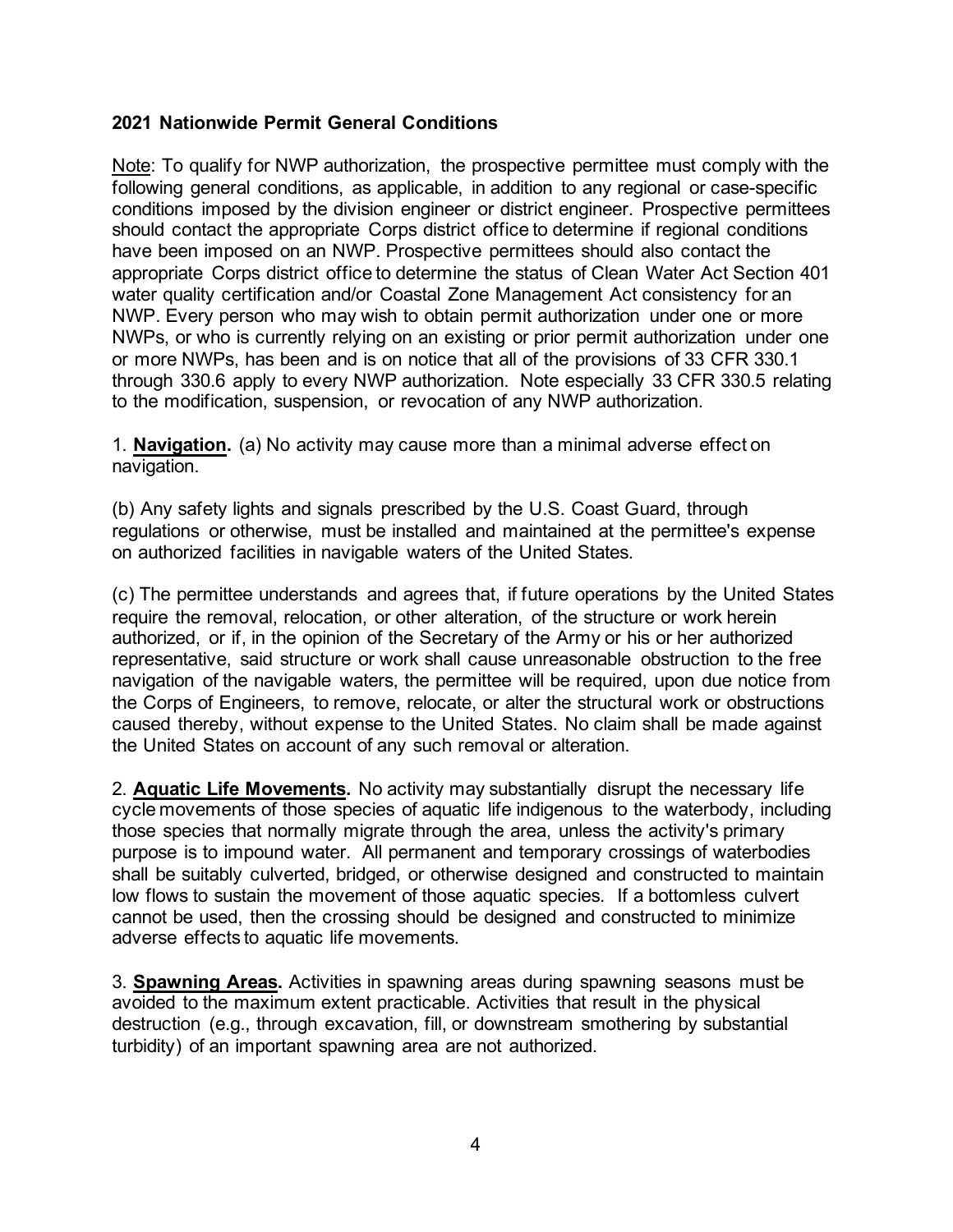4. **Migratory Bird Breeding Areas.** Activities in waters of the United States that serve as breeding areas for migratory birds must be avoided to the maximum extent practicable.

5. **Shellfish Beds.** No activity may occur in areas of concentrated shellfish populations, unless the activity is directly related to a shellfish harvesting activity authorized by NWPs 4 and 48, or is a shellfish seeding or habitat restoration activity authorized by NWP 27.

6. **Suitable Material.** No activity may use unsuitable material (e.g., trash, debris, car bodies, asphalt, etc.). Material used for construction or discharged must be free from toxic pollutants in toxic amounts (see section 307 of the Clean Water Act).

7. **Water Supply Intakes.** No activity may occur in the proximity of a public water supply intake, except where the activity is for the repair or improvement of public water supply intake structures or adjacent bank stabilization.

8. **Adverse Effects From Impoundments.** If the activity creates an impoundment of water, adverse effects to the aquatic system due to accelerating the passage of water, and/or restricting its flow must be minimized to the maximum extent practicable.

9. **Management of Water Flows.** To the maximum extent practicable, the preconstruction course, condition, capacity, and location of open waters must be maintained for each activity, including stream channelization, storm water management activities, and temporary and permanent road crossings, except as provided below. The activity must be constructed to withstand expected high flows. The activity must not restrict or impede the passage of normal or high flows, unless the primary purpose of the activity is to impound water or manage high flows. The activity may alter the preconstruction course, condition, capacity, and location of open waters if it benefits the aquatic environment (e.g., stream restoration or relocation activities).

10. **Fills Within 100-Year Floodplains.** The activity must comply with applicable FEMA-approved state or local floodplain management requirements.

11. **Equipment.** Heavy equipment working in wetlands or mudflats must be placed on mats, or other measures must be taken to minimize soil disturbance.

12. **Soil Erosion and Sediment Controls.** Appropriate soil erosion and sediment controls must be used and maintained in effective operating condition during construction, and all exposed soil and other fills, as well as any work below the ordinary high water mark or high tide line, must be permanently stabilized at the earliest practicable date. Permittees are encouraged to perform work within waters of the United States during periods of low-flow or no-flow, or during low tides.

13. **Removal of Temporary Structures and Fills.** Temporary structures must be removed, to the maximum extent practicable, after their use has been discontinued.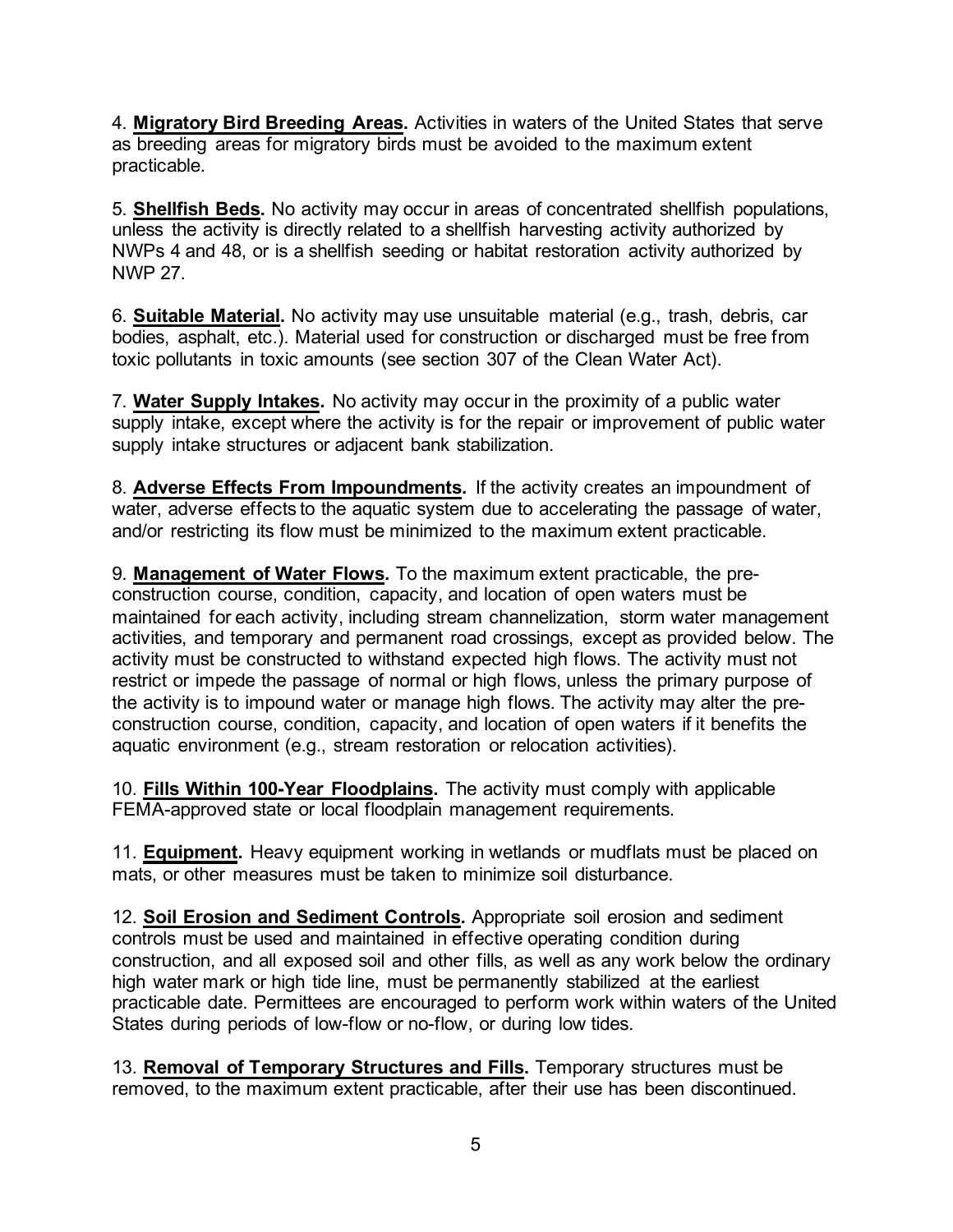Temporary fills must be removed in their entirety and the affected areas returned to preconstruction elevations. The affected areas must be revegetated, as appropriate.

14. **Proper Maintenance.** Any authorized structure or fill shall be properly maintained, including maintenance to ensure public safety and compliance with applicable NWP general conditions, as well as any activity-specific conditions added by the district engineer to an NWP authorization.

15. **Single and Complete Project.** The activity must be a single and complete project. The same NWP cannot be used more than once for the same single and complete project.

16. **Wild and Scenic Rivers.** (a) No NWP activity may occur in a component of the National Wild and Scenic River System, or in a river officially designated by Congress as a "study river" for possible inclusion in the system while the river is in an official study status, unless the appropriate Federal agency with direct management responsibility for such river, has determined in writing that the proposed activity will not adversely affect the Wild and Scenic River designation or study status.

(b) If a proposed NWP activity will occur in a component of the National Wild and Scenic River System, or in a river officially designated by Congress as a "study river" for possible inclusion in the system while the river is in an official study status, the permittee must submit a pre-construction notification (see general condition 32). The district engineer will coordinate the PCN with the Federal agency with direct management responsibility for that river. Permittees shall not begin the NWP activity until notified by the district engineer that the Federal agency with direct management responsibility for that river has determined in writing that the proposed NWP activity will not adversely affect the Wild and Scenic River designation or study status.

(c) Information on Wild and Scenic Rivers may be obtained from the appropriate Federal land management agency responsible for the designated Wild and Scenic River or study river (e.g., National Park Service, U.S. Forest Service, Bureau of Land Management, U.S. Fish and Wildlife Service). Information on these rivers is also available at: http://www.rivers.gov/.

17. **Tribal Rights.** No activity or its operation may impair reserved tribal rights, including, but not limited to, reserved water rights and treaty fishing and hunting rights.

18. **Endangered Species.** (a) No activity is authorized under any NWP which is likely to directly or indirectly jeopardize the continued existence of a threatened or endangered species or a species proposed for such designation, as identified under the Federal Endangered Species Act (ESA), or which will directly or indirectly destroy or adversely modify designated critical habitat or critical habitat proposed for such designation. No activity is authorized under any NWP which "may affect" a listed species or critical habitat, unless ESA section 7 consultation addressing the consequences of the proposed activity on listed species or critical habitat has been completed. See 50 CFR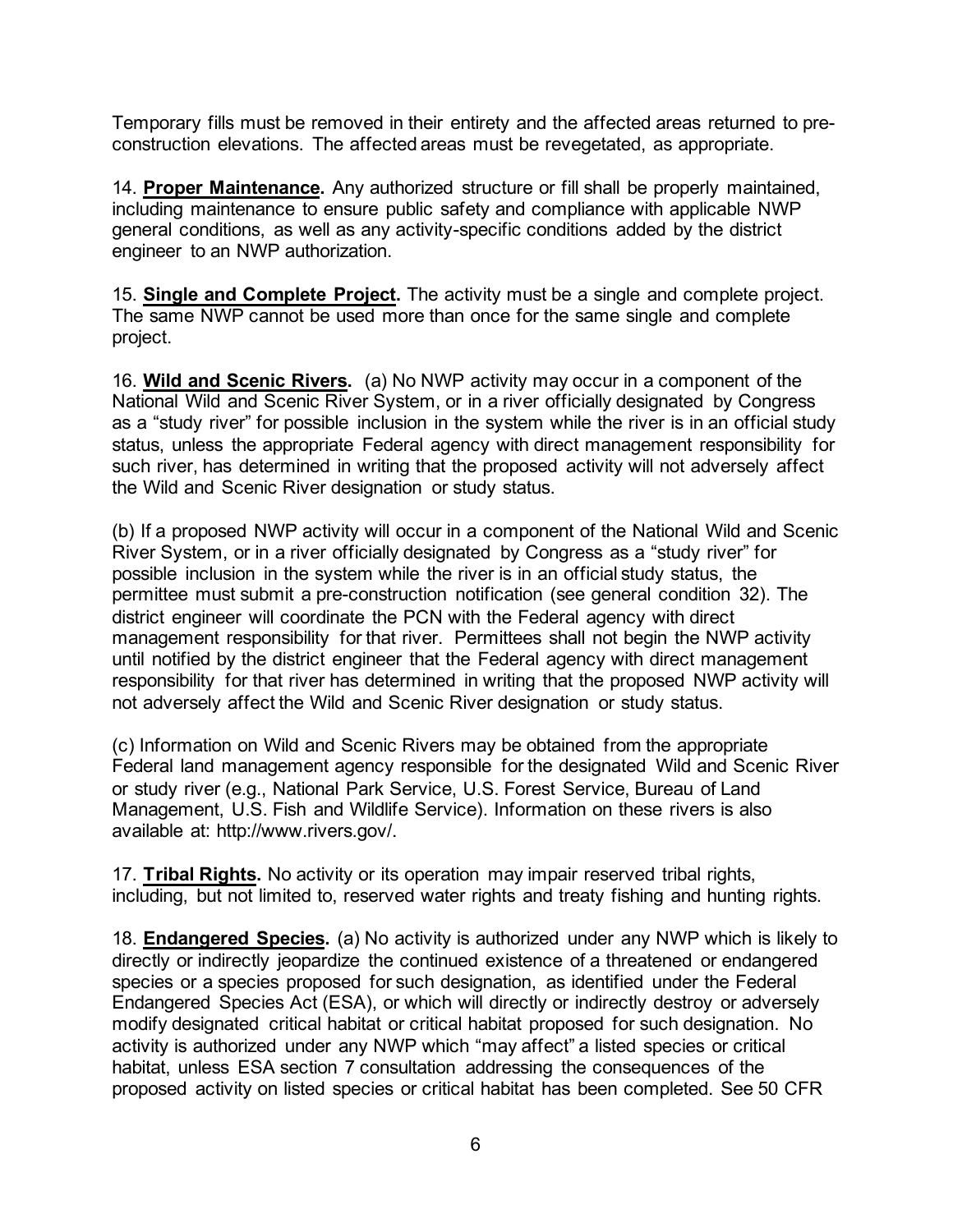402.02 for the definition of "effects of the action" for the purposes of ESA section 7 consultation, as well as 50 CFR 402.17, which provides further explanation under ESA section 7 regarding "activities that are reasonably certain to occur" and "consequences caused by the proposed action."

(b) Federal agencies should follow their own procedures for complying with the requirements of the ESA (see 33 CFR 330.4(f)(1)). If pre-construction notification is required for the proposed activity, the Federal permittee must provide the district engineer with the appropriate documentation to demonstrate compliance with those requirements. The district engineer will verify that the appropriate documentation has been submitted. If the appropriate documentation has not been submitted, additional ESA section 7 consultation may be necessary for the activity and the respective federal agency would be responsible for fulfilling its obligation under section 7 of the ESA.

(c) Non-federal permittees must submit a pre-construction notification to the district engineer if any listed species (or species proposed for listing) or designated critical habitat (or critical habitat proposed such designation) might be affected or is in the vicinity of the activity, or if the activity is located in designated critical habitat or critical habitat proposed for such designation, and shall not begin work on the activity until notified by the district engineer that the requirements of the ESA have been satisfied and that the activity is authorized. For activities that might affect Federally-listed endangered or threatened species (or species proposed for listing) or designated critical habitat (or critical habitat proposed for such designation), the pre-construction notification must include the name(s) of the endangered or threatened species (or species proposed for listing) that might be affected by the proposed activity or that utilize the designated critical habitat (or critical habitat proposed for such designation) that might be affected by the proposed activity. The district engineer will determine whether the proposed activity "may affect" or will have "no effect" to listed species and designated critical habitat and will notify the non-Federal applicant of the Corps' determination within 45 days of receipt of a complete pre-construction notification. For activities where the non-Federal applicant has identified listed species (or species proposed for listing) or designated critical habitat (or critical habitat proposed for such designation) that might be affected or is in the vicinity of the activity, and has so notified the Corps, the applicant shall not begin work until the Corps has provided notification that the proposed activity will have "no effect" on listed species (or species proposed for listing or designated critical habitat (or critical habitat proposed for such designation), or until ESA section 7 consultation or conference has been completed. If the non-Federal applicant has not heard back from the Corps within 45 days, the applicant must still wait for notification from the Corps.

(d) As a result of formal or informal consultation or conference with the FWS or NMFS the district engineer may add species-specific permit conditions to the NWPs.

(e) Authorization of an activity by an NWP does not authorize the "take" of a threatened or endangered species as defined under the ESA. In the absence of separate authorization (e.g., an ESA Section 10 Permit, a Biological Opinion with "incidental take"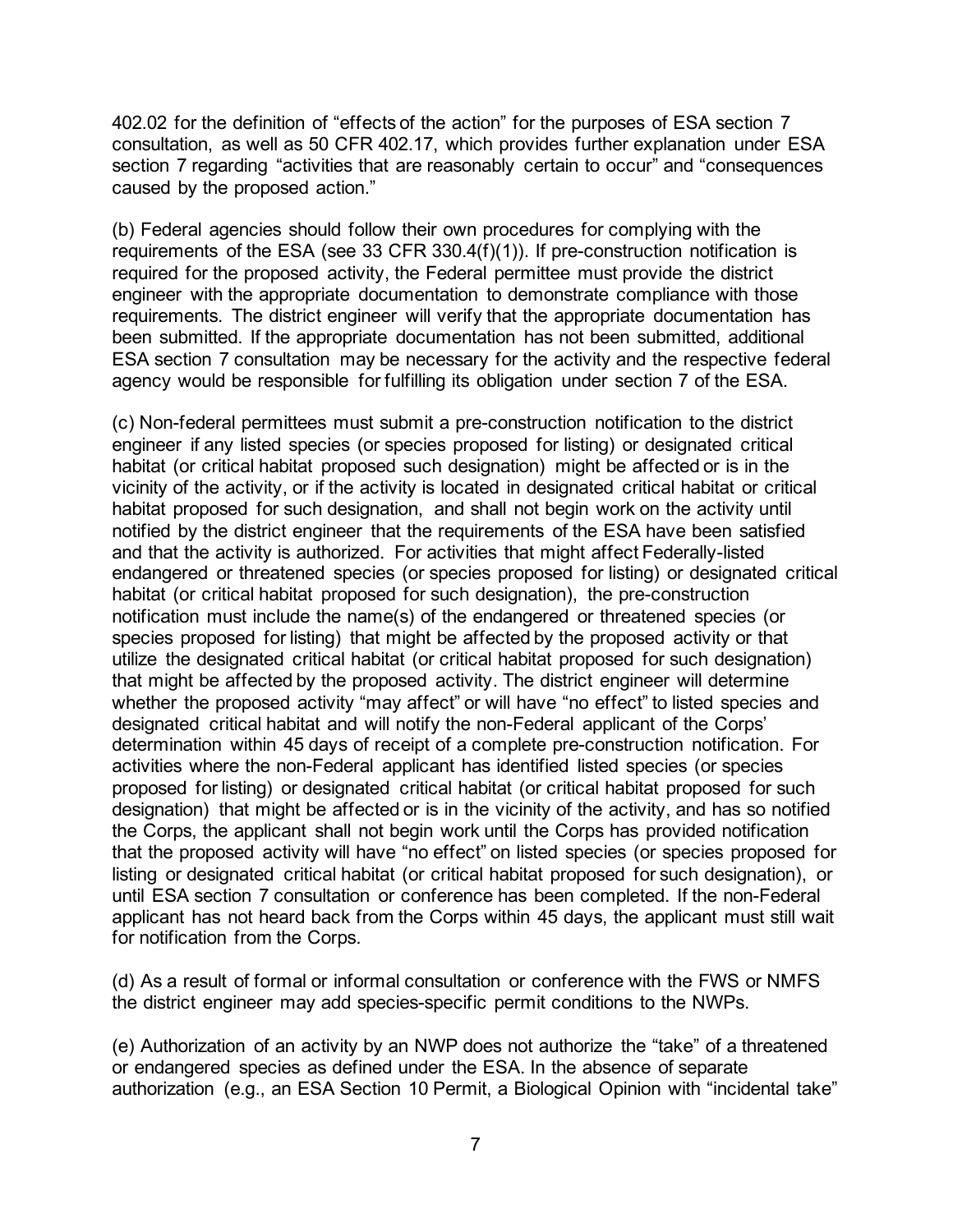provisions, etc.) from the FWS or the NMFS, the Endangered Species Act prohibits any person subject to the jurisdiction of the United States to take a listed species, where "take" means to harass, harm, pursue, hunt, shoot, wound, kill, trap, capture, or collect, or to attempt to engage in any such conduct. The word "harm" in the definition of "take'' means an act which actually kills or injures wildlife. Such an act may include significant habitat modification or degradation where it actually kills or injures wildlife by significantly impairing essential behavioral patterns, including breeding, feeding or sheltering.

(f) If the non-federal permittee has a valid ESA section 10(a)(1)(B) incidental take permit with an approved Habitat Conservation Plan for a project or a group of projects that includes the proposed NWP activity, the non-federal applicant should provide a copy of that ESA section 10(a)(1)(B) permit with the PCN required by paragraph (c) of this general condition. The district engineer will coordinate with the agency that issued the ESA section 10(a)(1)(B) permit to determine whether the proposed NWP activity and the associated incidental take were considered in the internal ESA section 7 consultation conducted for the ESA section 10(a)(1)(B) permit. If that coordination results in concurrence from the agency that the proposed NWP activity and the associated incidental take were considered in the internal ESA section 7 consultation for the ESA section 10(a)(1)(B) permit, the district engineer does not need to conduct a separate ESA section 7 consultation for the proposed NWP activity. The district engineer will notify the non-federal applicant within 45 days of receipt of a complete preconstruction notification whether the ESA section 10(a)(1)(B) permit covers the proposed NWP activity or whether additional ESA section 7 consultation is required.

(g) Information on the location of threatened and endangered species and their critical habitat can be obtained directly from the offices of the FWS and NMFS or their world wide web pages at http://www.fws.gov/ or http://www.fws.gov/ipac and http://www.nmfs.noaa.gov/pr/species/esa/ respectively.

19. **Migratory Birds and Bald and Golden Eagles.** The permittee is responsible for ensuring that an action authorized by an NWP complies with the Migratory Bird Treaty Act and the Bald and Golden Eagle Protection Act. The permittee is responsible for contacting the appropriate local office of the U.S. Fish and Wildlife Service to determine what measures, if any, are necessary or appropriate to reduce adverse effects to migratory birds or eagles, including whether "incidental take" permits are necessary and available under the Migratory Bird Treaty Act or Bald and Golden Eagle Protection Act for a particular activity.

20. **Historic Properties.** (a) No activity is authorized under any NWP which may have the potential to cause effects to properties listed, or eligible for listing, in the National Register of Historic Places until the requirements of Section 106 of the National Historic Preservation Act (NHPA) have been satisfied.

(b) Federal permittees should follow their own procedures for complying with the requirements of section 106 of the National Historic Preservation Act (see 33 CFR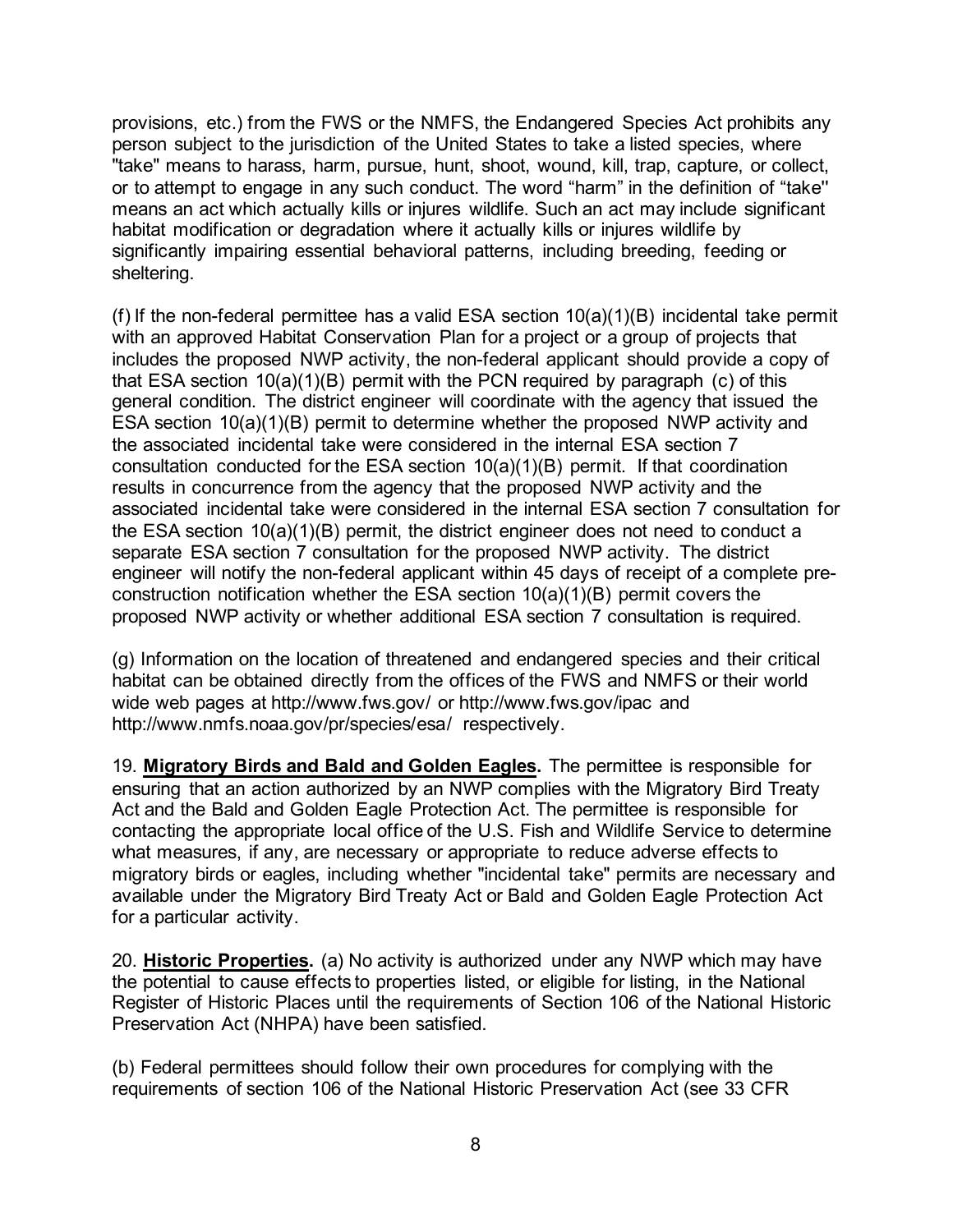330.4(g)(1)). If pre-construction notification is required for the proposed NWP activity, the Federal permittee must provide the district engineer with the appropriate documentation to demonstrate compliance with those requirements. The district engineer will verify that the appropriate documentation has been submitted. If the appropriate documentation is not submitted, then additional consultation under section 106 may be necessary. The respective federal agency is responsible for fulfilling its obligation to comply with section 106.

(c) Non-federal permittees must submit a pre-construction notification to the district engineer if the NWP activity might have the potential to cause effects to any historic properties listed on, determined to be eligible for listing on, or potentially eligible for listing on the National Register of Historic Places, including previously unidentified properties. For such activities, the pre-construction notification must state which historic properties might have the potential to be affected by the proposed NWP activity or include a vicinity map indicating the location of the historic properties or the potential for the presence of historic properties. Assistance regarding information on the location of, or potential for, the presence of historic properties can be sought from the State Historic Preservation Officer, Tribal Historic Preservation Officer, or designated tribal representative, as appropriate, and the National Register of Historic Places (see 33 CFR 330.4(g)). When reviewing pre-construction notifications, district engineers will comply with the current procedures for addressing the requirements of section 106 of the National Historic Preservation Act. The district engineer shall make a reasonable and good faith effort to carry out appropriate identification efforts commensurate with potential impacts, which may include background research, consultation, oral history interviews, sample field investigation, and/or field survey. Based on the information submitted in the PCN and these identification efforts, the district engineer shall determine whether the proposed NWP activity has the potential to cause effects on the historic properties. Section 106 consultation is not required when the district engineer determines that the activity does not have the potential to cause effects on historic properties (see 36 CFR 800.3(a)). Section 106 consultation is required when the district engineer determines that the activity has the potential to cause effects on historic properties. The district engineer will conduct consultation with consulting parties identified under 36 CFR 800.2(c) when he or she makes any of the following effect determinations for the purposes of section 106 of the NHPA: no historic properties affected, no adverse effect, or adverse effect.

(d) Where the non-Federal applicant has identified historic properties on which the proposed NWP activity might have the potential to cause effects and has so notified the Corps, the non-Federal applicant shall not begin the activity until notified by the district engineer either that the activity has no potential to cause effects to historic properties or that NHPA section 106 consultation has been completed. For non-federal permittees, the district engineer will notify the prospective permittee within 45 days of receipt of a complete pre-construction notification whether NHPA section 106 consultation is required. If NHPA section 106 consultation is required, the district engineer will notify the non-Federal applicant that he or she cannot begin the activity until section 106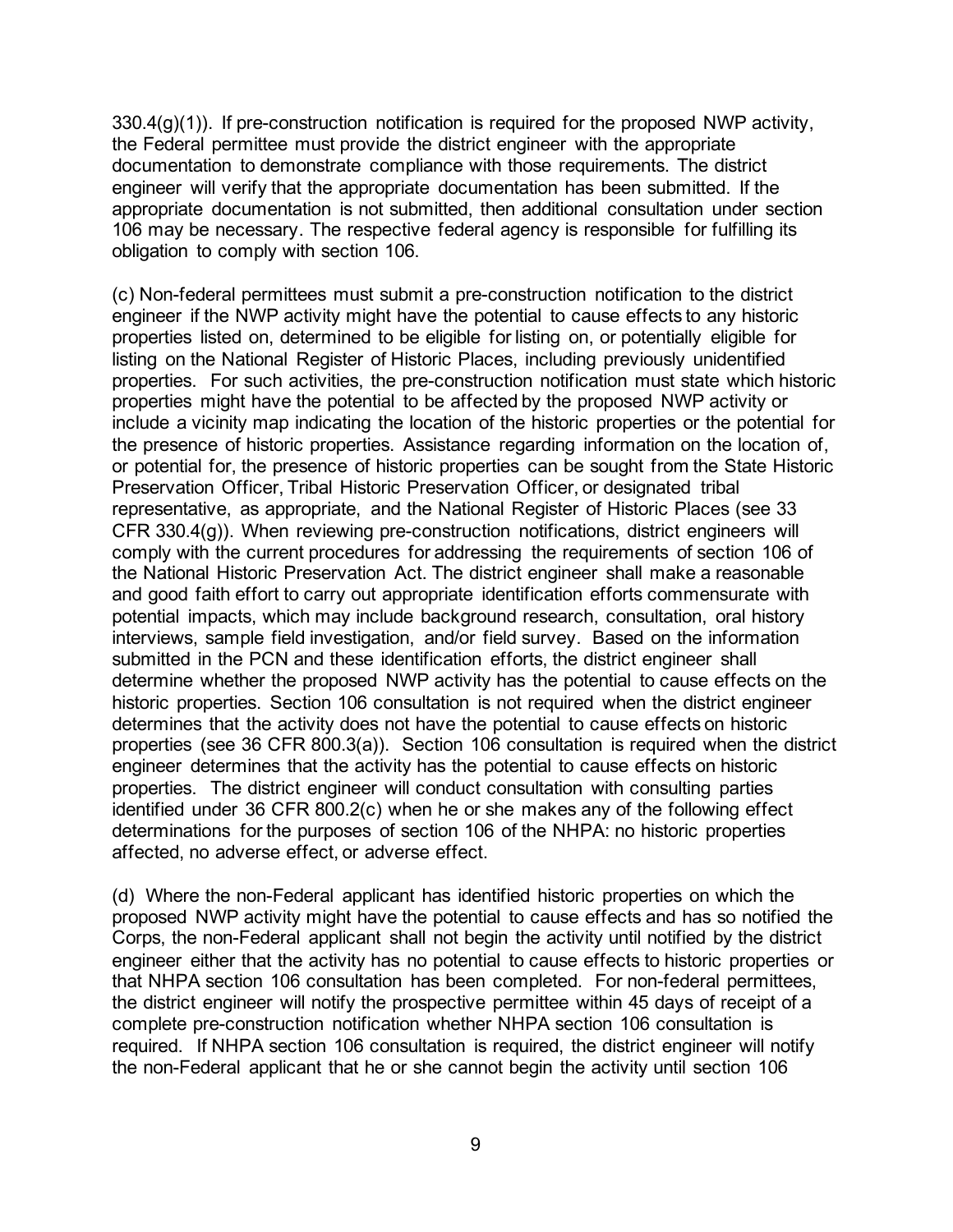consultation is completed. If the non-Federal applicant has not heard back from the Corps within 45 days, the applicant must still wait for notification from the Corps.

(e) Prospective permittees should be aware that section 110k of the NHPA (54 U.S.C. 306113) prevents the Corps from granting a permit or other assistance to an applicant who, with intent to avoid the requirements of section 106 of the NHPA, has intentionally significantly adversely affected a historic property to which the permit would relate, or having legal power to prevent it, allowed such significant adverse effect to occur, unless the Corps, after consultation with the Advisory Council on Historic Preservation (ACHP), determines that circumstances justify granting such assistance despite the adverse effect created or permitted by the applicant. If circumstances justify granting the assistance, the Corps is required to notify the ACHP and provide documentation specifying the circumstances, the degree of damage to the integrity of any historic properties affected, and proposed mitigation. This documentation must include any views obtained from the applicant, SHPO/THPO, appropriate Indian tribes if the undertaking occurs on or affects historic properties on tribal lands or affects properties of interest to those tribes, and other parties known to have a legitimate interest in the impacts to the permitted activity on historic properties.

21. **Discovery of Previously Unknown Remains and Artifacts.** Permittees that discover any previously unknown historic, cultural or archeological remains and artifacts while accomplishing the activity authorized by an NWP, they must immediately notify the district engineer of what they have found, and to the maximum extent practicable, avoid construction activities that may affect the remains and artifacts until the required coordination has been completed. The district engineer will initiate the Federal, Tribal, and state coordination required to determine if the items or remains warrant a recovery effort or if the site is eligible for listing in the National Register of Historic Places.

22. **Designated Critical Resource Waters.** Critical resource waters include, NOAAmanaged marine sanctuaries and marine monuments, and National Estuarine Research Reserves. The district engineer may designate, after notice and opportunity for public comment, additional waters officially designated by a state as having particular environmental or ecological significance, such as outstanding national resource waters or state natural heritage sites. The district engineer may also designate additional critical resource waters after notice and opportunity for public comment.

(a) Discharges of dredged or fill material into waters of the United States are not authorized by NWPs 7, 12, 14, 16, 17, 21, 29, 31, 35, 39, 40, 42, 43, 44, 49, 50, 51, 52, 57 and 58 for any activity within, or directly affecting, critical resource waters, including wetlands adjacent to such waters.

(b) For NWPs 3, 8, 10, 13, 15, 18, 19, 22, 23, 25, 27, 28, 30, 33, 34, 36, 37, 38, and 54, notification is required in accordance with general condition 32, for any activity proposed by permittees in the designated critical resource waters including wetlands adjacent to those waters. The district engineer may authorize activities under these NWPs only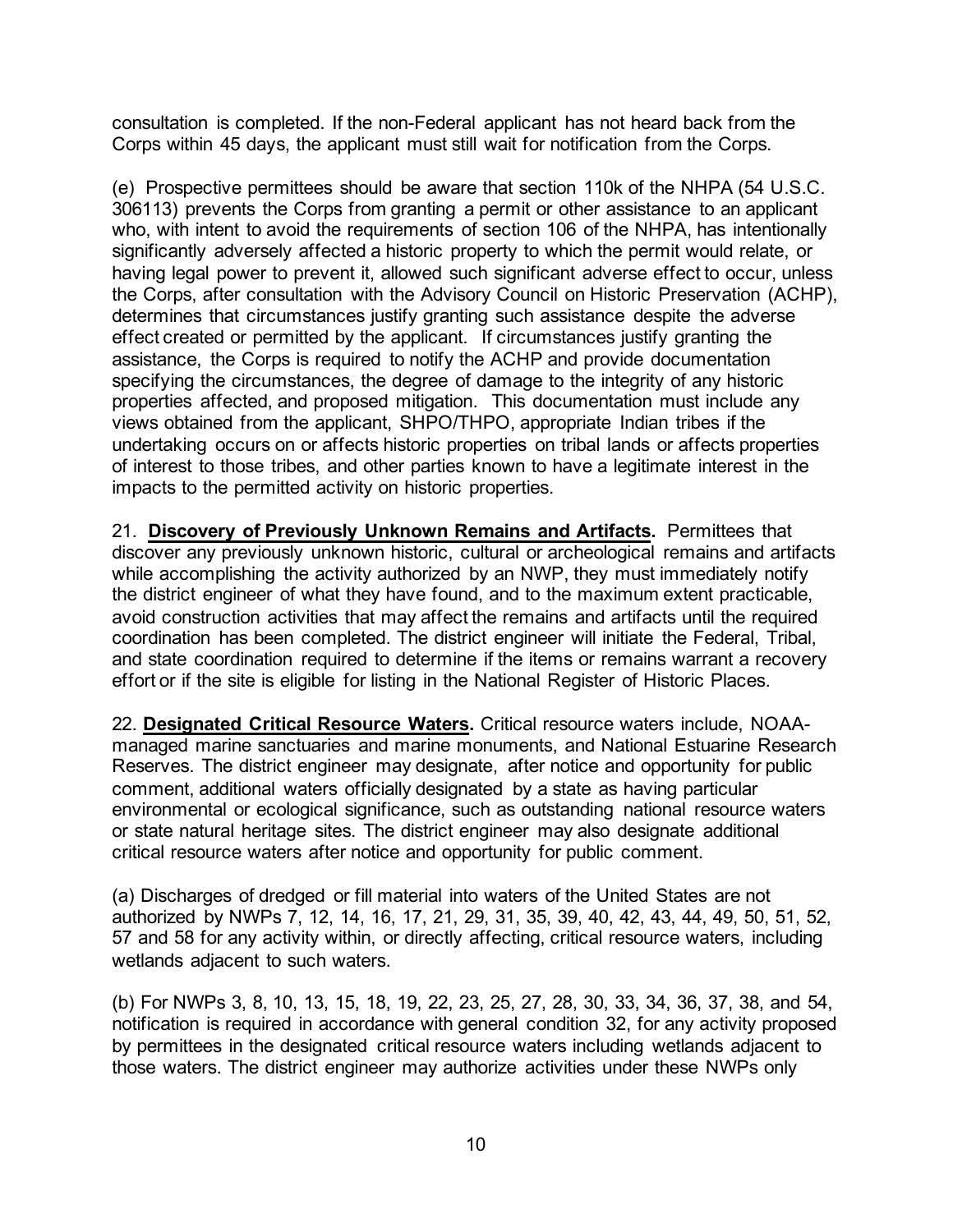after she or he determines that the impacts to the critical resource waters will be no more than minimal.

23. **Mitigation.** The district engineer will consider the following factors when determining appropriate and practicable mitigation necessary to ensure that the individual and cumulative adverse environmental effects are no more than minimal:

(a) The activity must be designed and constructed to avoid and minimize adverse effects, both temporary and permanent, to waters of the United States to the maximum extent practicable at the project site (i.e., on site).

(b) Mitigation in all its forms (avoiding, minimizing, rectifying, reducing, or compensating for resource losses) will be required to the extent necessary to ensure that the individual and cumulative adverse environmental effects are no more than minimal.

(c) Compensatory mitigation at a minimum one-for-one ratio will be required for all wetland losses that exceed 1/10-acre and require pre-construction notification, unless the district engineer determines in writing that either some other form of mitigation would be more environmentally appropriate or the adverse environmental effects of the proposed activity are no more than minimal, and provides an activity-specific waiver of this requirement. For wetland losses of 1/10-acre or less that require pre-construction notification, the district engineer may determine on a case-by-case basis that compensatory mitigation is required to ensure that the activity results in only minimal adverse environmental effects.

(d) Compensatory mitigation at a minimum one-for-one ratio will be required for all losses of stream bed that exceed 3/100-acre and require pre-construction notification, unless the district engineer determines in writing that either some other form of mitigation would be more environmentally appropriate or the adverse environmental effects of the proposed activity are no more than minimal, and provides an activityspecific waiver of this requirement. This compensatory mitigation requirement may be satisfied through the restoration or enhancement of riparian areas next to streams in accordance with paragraph (e) of this general condition. For losses of stream bed of 3/100-acre or less that require pre-construction notification, the district engineer may determine on a case-by-case basis that compensatory mitigation is required to ensure that the activity results in only minimal adverse environmental effects. Compensatory mitigation for losses of streams should be provided, if practicable, through stream rehabilitation, enhancement, or preservation, since streams are difficult-to-replace resources (see 33 CFR 332.3(e)(3)).

(e) Compensatory mitigation plans for NWP activities in or near streams or other open waters will normally include a requirement for the restoration or enhancement, maintenance, and legal protection (e.g., conservation easements) of riparian areas next to open waters. In some cases, the restoration or maintenance/protection of riparian areas may be the only compensatory mitigation required. If restoring riparian areas involves planting vegetation, only native species should be planted. The width of the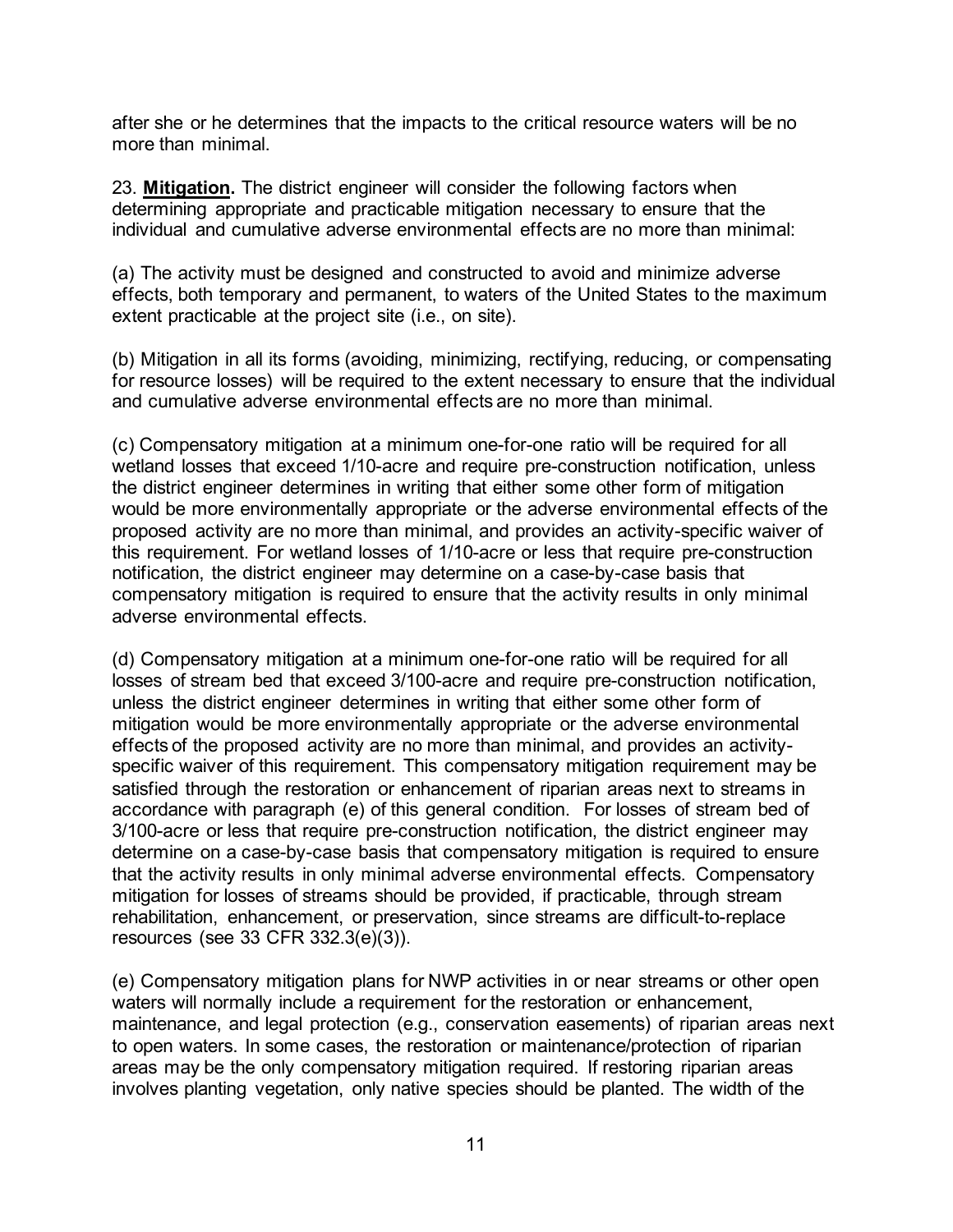required riparian area will address documented water quality or aquatic habitat loss concerns. Normally, the riparian area will be 25 to 50 feet wide on each side of the stream, but the district engineer may require slightly wider riparian areas to address documented water quality or habitat loss concerns. If it is not possible to restore or maintain/protect a riparian area on both sides of a stream, or if the waterbody is a lake or coastal waters, then restoring or maintaining/protecting a riparian area along a single bank or shoreline may be sufficient. Where both wetlands and open waters exist on the project site, the district engineer will determine the appropriate compensatory mitigation (e.g., riparian areas and/or wetlands compensation) based on what is best for the aquatic environment on a watershed basis. In cases where riparian areas are determined to be the most appropriate form of minimization or compensatory mitigation, the district engineer may waive or reduce the requirement to provide wetland compensatory mitigation for wetland losses.

(f) Compensatory mitigation projects provided to offset losses of aquatic resources must comply with the applicable provisions of 33 CFR part 332.

(1) The prospective permittee is responsible for proposing an appropriate compensatory mitigation option if compensatory mitigation is necessary to ensure that the activity results in no more than minimal adverse environmental effects. For the NWPs, the preferred mechanism for providing compensatory mitigation is mitigation bank credits or in-lieu fee program credits (see 33 CFR 332.3(b)(2) and (3)). However, if an appropriate number and type of mitigation bank or in-lieu credits are not available at the time the PCN is submitted to the district engineer, the district engineer may approve the use of permittee-responsible mitigation.

(2) The amount of compensatory mitigation required by the district engineer must be sufficient to ensure that the authorized activity results in no more than minimal individual and cumulative adverse environmental effects (see 33 CFR 330.1(e)(3)). (See also 33 CFR 332.3(f).)

(3) Since the likelihood of success is greater and the impacts to potentially valuable uplands are reduced, aquatic resource restoration should be the first compensatory mitigation option considered for permittee-responsible mitigation.

(4) If permittee-responsible mitigation is the proposed option, the prospective permittee is responsible for submitting a mitigation plan. A conceptual or detailed mitigation plan may be used by the district engineer to make the decision on the NWP verification request, but a final mitigation plan that addresses the applicable requirements of 33 CFR 332.4(c)(2) through (14) must be approved by the district engineer before the permittee begins work in waters of the United States, unless the district engineer determines that prior approval of the final mitigation plan is not practicable or not necessary to ensure timely completion of the required compensatory mitigation (see 33 CFR 332.3(k)(3)). If permittee-responsible mitigation is the proposed option, and the proposed compensatory mitigation site is located on land in which another federal agency holds an easement, the district engineer will coordinate with that federal agency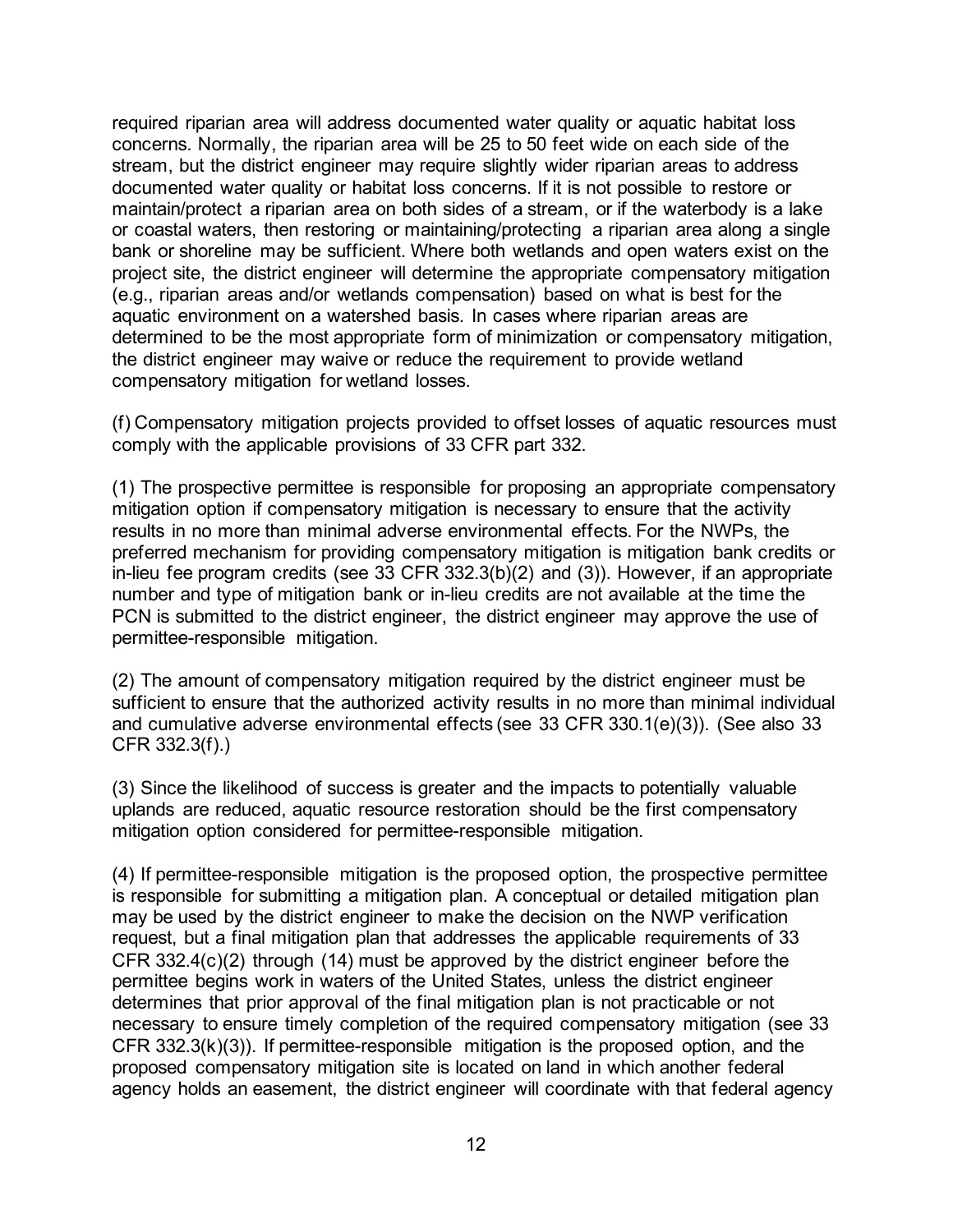to determine if proposed compensatory mitigation project is compatible with the terms of the easement.

(5) If mitigation bank or in-lieu fee program credits are the proposed option, the mitigation plan needs to address only the baseline conditions at the impact site and the number of credits to be provided (see 33 CFR 332.4(c)(1)(ii)).

(6) Compensatory mitigation requirements (e.g., resource type and amount to be provided as compensatory mitigation, site protection, ecological performance standards, monitoring requirements) may be addressed through conditions added to the NWP authorization, instead of components of a compensatory mitigation plan (see 33 CFR 332.4(c)(1)(ii)).

(g) Compensatory mitigation will not be used to increase the acreage losses allowed by the acreage limits of the NWPs. For example, if an NWP has an acreage limit of 1/2 acre, it cannot be used to authorize any NWP activity resulting in the loss of greater than 1/2-acre of waters of the United States, even if compensatory mitigation is provided that replaces or restores some of the lost waters. However, compensatory mitigation can and should be used, as necessary, to ensure that an NWP activity already meeting the established acreage limits also satisfies the no more than minimal impact requirement for the NWPs.

(h) Permittees may propose the use of mitigation banks, in-lieu fee programs, or permittee-responsible mitigation. When developing a compensatory mitigation proposal, the permittee must consider appropriate and practicable options consistent with the framework at 33 CFR 332.3(b). For activities resulting in the loss of marine or estuarine resources, permittee-responsible mitigation may be environmentally preferable if there are no mitigation banks or in-lieu fee programs in the area that have marine or estuarine credits available for sale or transfer to the permittee. For permittee-responsible mitigation, the special conditions of the NWP verification must clearly indicate the party or parties responsible for the implementation and performance of the compensatory mitigation project, and, if required, its long-term management.

(i) Where certain functions and services of waters of the United States are permanently adversely affected by a regulated activity, such as discharges of dredged or fill material into waters of the United States that will convert a forested or scrub-shrub wetland to a herbaceous wetland in a permanently maintained utility line right-of-way, mitigation may be required to reduce the adverse environmental effects of the activity to the no more than minimal level.

24. **Safety of Impoundment Structures.** To ensure that all impoundment structures are safely designed, the district engineer may require non-Federal applicants to demonstrate that the structures comply with established state or federal, dam safety criteria or have been designed by qualified persons. The district engineer may also require documentation that the design has been independently reviewed by similarly qualified persons, and appropriate modifications made to ensure safety.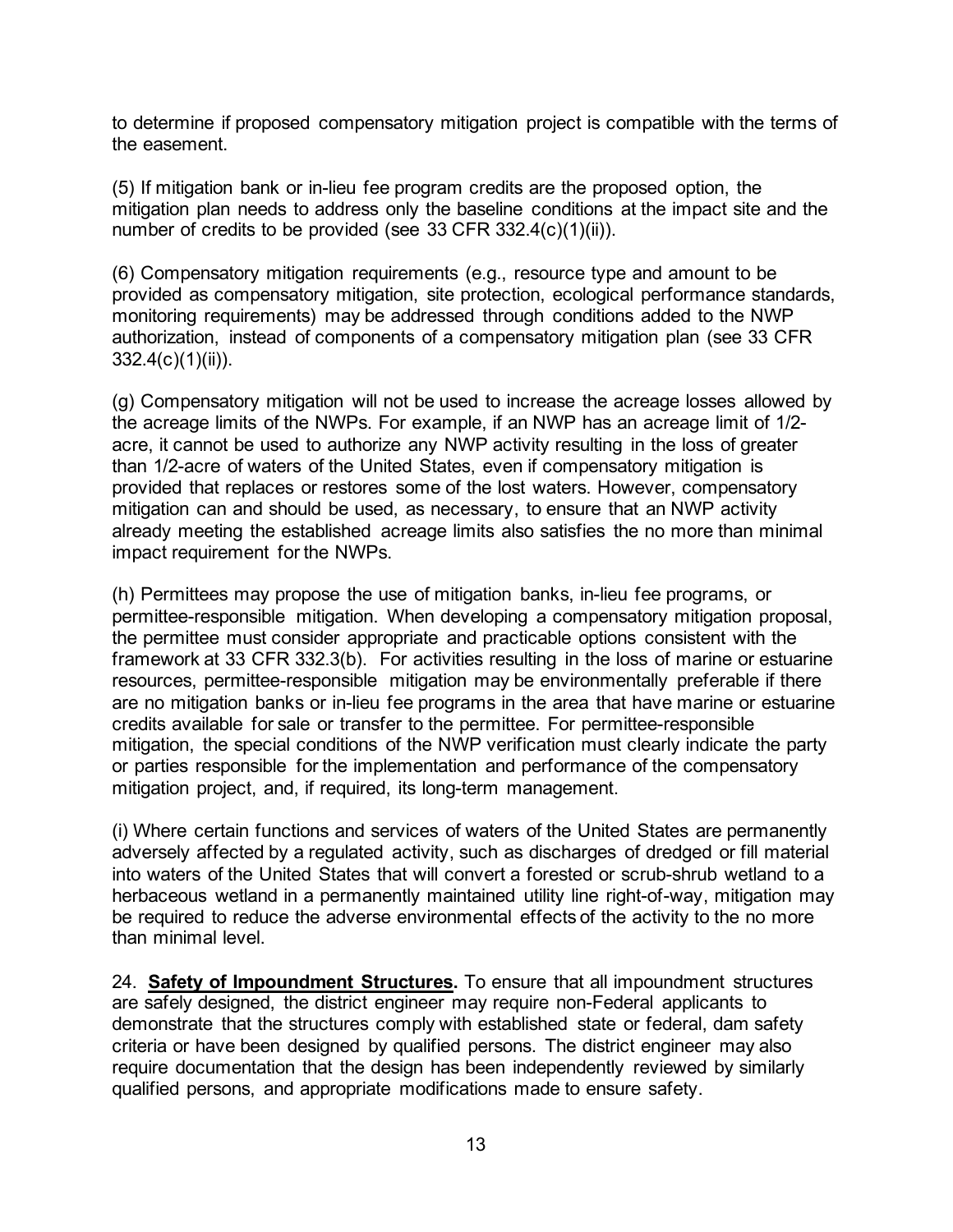25. **Water Quality.** (a) Where the certifying authority (state, authorized tribe, or EPA, as appropriate) has not previously certified compliance of an NWP with CWA section 401, a CWA section 401 water quality certification for the proposed discharge must be obtained or waived (see 33 CFR 330.4(c)). If the permittee cannot comply with all of the conditions of a water quality certification previously issued by certifying authority for the issuance of the NWP, then the permittee must obtain a water quality certification or waiver for the proposed discharge in order for the activity to be authorized by an NWP.

(b) If the NWP activity requires pre-construction notification and the certifying authority has not previously certified compliance of an NWP with CWA section 401, the proposed discharge is not authorized by an NWP until water quality certification is obtained or waived. If the certifying authority issues a water quality certification for the proposed discharge, the permittee must submit a copy of the certification to the district engineer. The discharge is not authorized by an NWP until the district engineer has notified the permittee that the water quality certification requirement has been satisfied by the issuance of a water quality certification or a waiver.

(c) The district engineer or certifying authority may require additional water quality management measures to ensure that the authorized activity does not result in more than minimal degradation of water quality.

26. **Coastal Zone Management.** In coastal states where an NWP has not previously received a state coastal zone management consistency concurrence, an individual state coastal zone management consistency concurrence must be obtained, or a presumption of concurrence must occur (see 33 CFR 330.4(d)). If the permittee cannot comply with all of the conditions of a coastal zone management consistency concurrence previously issued by the state, then the permittee must obtain an individual coastal zone management consistency concurrence or presumption of concurrence in order for the activity to be authorized by an NWP. The district engineer or a state may require additional measures to ensure that the authorized activity is consistent with state coastal zone management requirements.

27. **Regional and Case-By-Case Conditions.** The activity must comply with any regional conditions that may have been added by the Division Engineer (see 33 CFR 330.4(e)) and with any case specific conditions added by the Corps or by the state, Indian Tribe, or U.S. EPA in its CWA section 401 Water Quality Certification, or by the state in its Coastal Zone Management Act consistency determination.

28. **Use of Multiple Nationwide Permits.** The use of more than one NWP for a single and complete project is authorized, subject to the following restrictions:

(a) If only one of the NWPs used to authorize the single and complete project has a specified acreage limit, the acreage loss of waters of the United States cannot exceed the acreage limit of the NWP with the highest specified acreage limit. For example, if a road crossing over tidal waters is constructed under NWP 14, with associated bank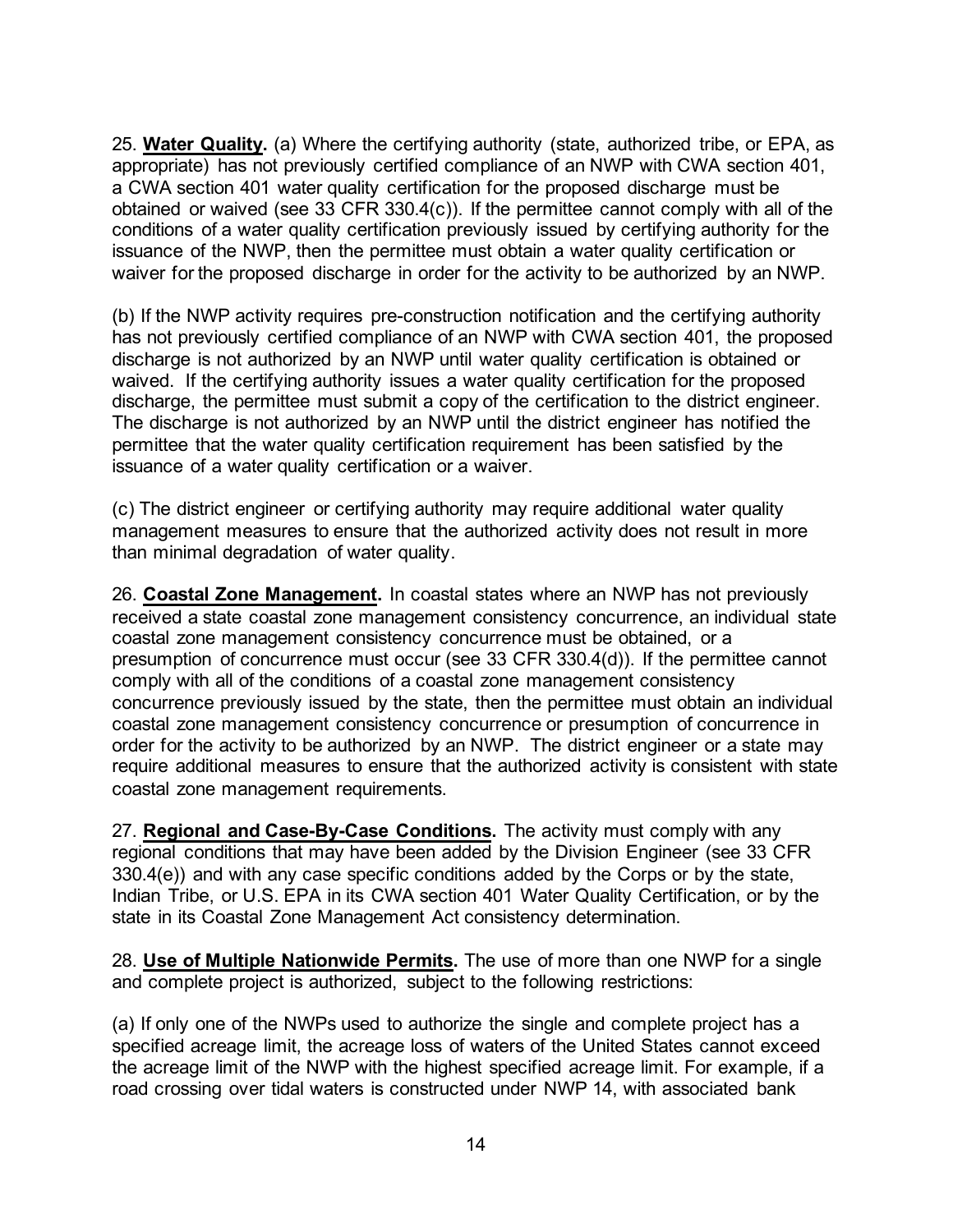stabilization authorized by NWP 13, the maximum acreage loss of waters of the United States for the total project cannot exceed 1/3-acre.

(b) If one or more of the NWPs used to authorize the single and complete project has specified acreage limits, the acreage loss of waters of the United States authorized by those NWPs cannot exceed their respective specified acreage limits. For example, if a commercial development is constructed under NWP 39, and the single and complete project includes the filling of an upland ditch authorized by NWP 46, the maximum acreage loss of waters of the United States for the commercial development under NWP 39 cannot exceed 1/2-acre, and the total acreage loss of waters of United States due to the NWP 39 and 46 activities cannot exceed 1 acre.

29. **Transfer of Nationwide Permit Verifications.** If the permittee sells the property associated with a nationwide permit verification, the permittee may transfer the nationwide permit verification to the new owner by submitting a letter to the appropriate Corps district office to validate the transfer. A copy of the nationwide permit verification must be attached to the letter, and the letter must contain the following statement and signature:

"When the structures or work authorized by this nationwide permit are still in existence at the time the property is transferred, the terms and conditions of this nationwide permit, including any special conditions, will continue to be binding on the new owner(s) of the property. To validate the transfer of this nationwide permit and the associated liabilities associated with compliance with its terms and conditions, have the transferee sign and date below."

\_\_\_\_\_\_\_\_\_\_\_\_\_\_\_\_\_\_\_\_\_\_\_\_\_\_\_\_\_\_\_\_\_\_\_\_\_\_\_\_\_\_\_\_\_ (Transferee)

\_\_\_\_\_\_\_\_\_\_\_\_\_\_\_\_\_\_\_\_\_\_\_\_\_\_\_\_\_\_\_\_\_\_\_\_\_\_\_\_\_\_\_\_\_ (Date)

30. **Compliance Certification.** Each permittee who receives an NWP verification letter from the Corps must provide a signed certification documenting completion of the authorized activity and implementation of any required compensatory mitigation. The success of any required permittee-responsible mitigation, including the achievement of ecological performance standards, will be addressed separately by the district engineer. The Corps will provide the permittee the certification document with the NWP verification letter. The certification document will include:

(a) A statement that the authorized activity was done in accordance with the NWP authorization, including any general, regional, or activity-specific conditions;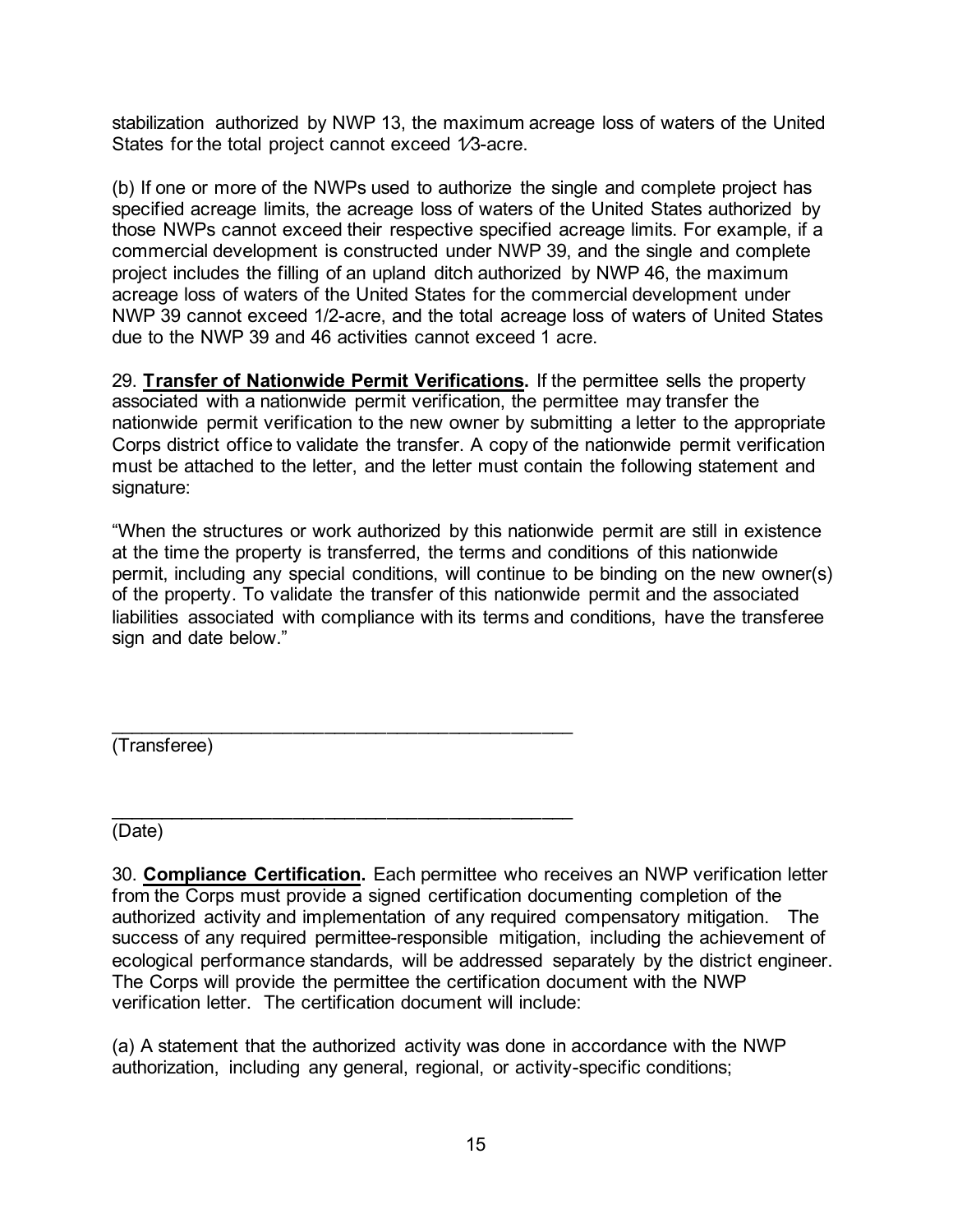(b) A statement that the implementation of any required compensatory mitigation was completed in accordance with the permit conditions. If credits from a mitigation bank or in-lieu fee program are used to satisfy the compensatory mitigation requirements, the certification must include the documentation required by 33 CFR 332.3(l)(3) to confirm that the permittee secured the appropriate number and resource type of credits; and

(c) The signature of the permittee certifying the completion of the activity and mitigation.

The completed certification document must be submitted to the district engineer within 30 days of completion of the authorized activity or the implementation of any required compensatory mitigation, whichever occurs later.

31. **Activities Affecting Structures or Works Built by the United States.** If an NWP activity also requires review by, or permission from, the Corps pursuant to 33 U.S.C. 408 because it will alter or temporarily or permanently occupy or use a U.S. Army Corps of Engineers (USACE) federally authorized Civil Works project (a "USACE project"), the prospective permittee must submit a pre-construction notification. See paragraph (b)(10) of general condition 32. An activity that requires section 408 permission and/or review is not authorized by an NWP until the appropriate Corps office issues the section 408 permission or completes its review to alter, occupy, or use the USACE project, and the district engineer issues a written NWP verification.

32. **Pre-Construction Notification.** (a) *Timing*. Where required by the terms of the NWP, the prospective permittee must notify the district engineer by submitting a preconstruction notification (PCN) as early as possible. The district engineer must determine if the PCN is complete within 30 calendar days of the date of receipt and, if the PCN is determined to be incomplete, notify the prospective permittee within that 30 day period to request the additional information necessary to make the PCN complete. The request must specify the information needed to make the PCN complete. As a general rule, district engineers will request additional information necessary to make the PCN complete only once. However, if the prospective permittee does not provide all of the requested information, then the district engineer will notify the prospective permittee that the PCN is still incomplete and the PCN review process will not commence until all of the requested information has been received by the district engineer. The prospective permittee shall not begin the activity until either:

(1) He or she is notified in writing by the district engineer that the activity may proceed under the NWP with any special conditions imposed by the district or division engineer; or

(2) 45 calendar days have passed from the district engineer's receipt of the complete PCN and the prospective permittee has not received written notice from the district or division engineer. However, if the permittee was required to notify the Corps pursuant to general condition 18 that listed species or critical habitat might be affected or are in the vicinity of the activity, or to notify the Corps pursuant to general condition 20 that the activity might have the potential to cause effects to historic properties, the permittee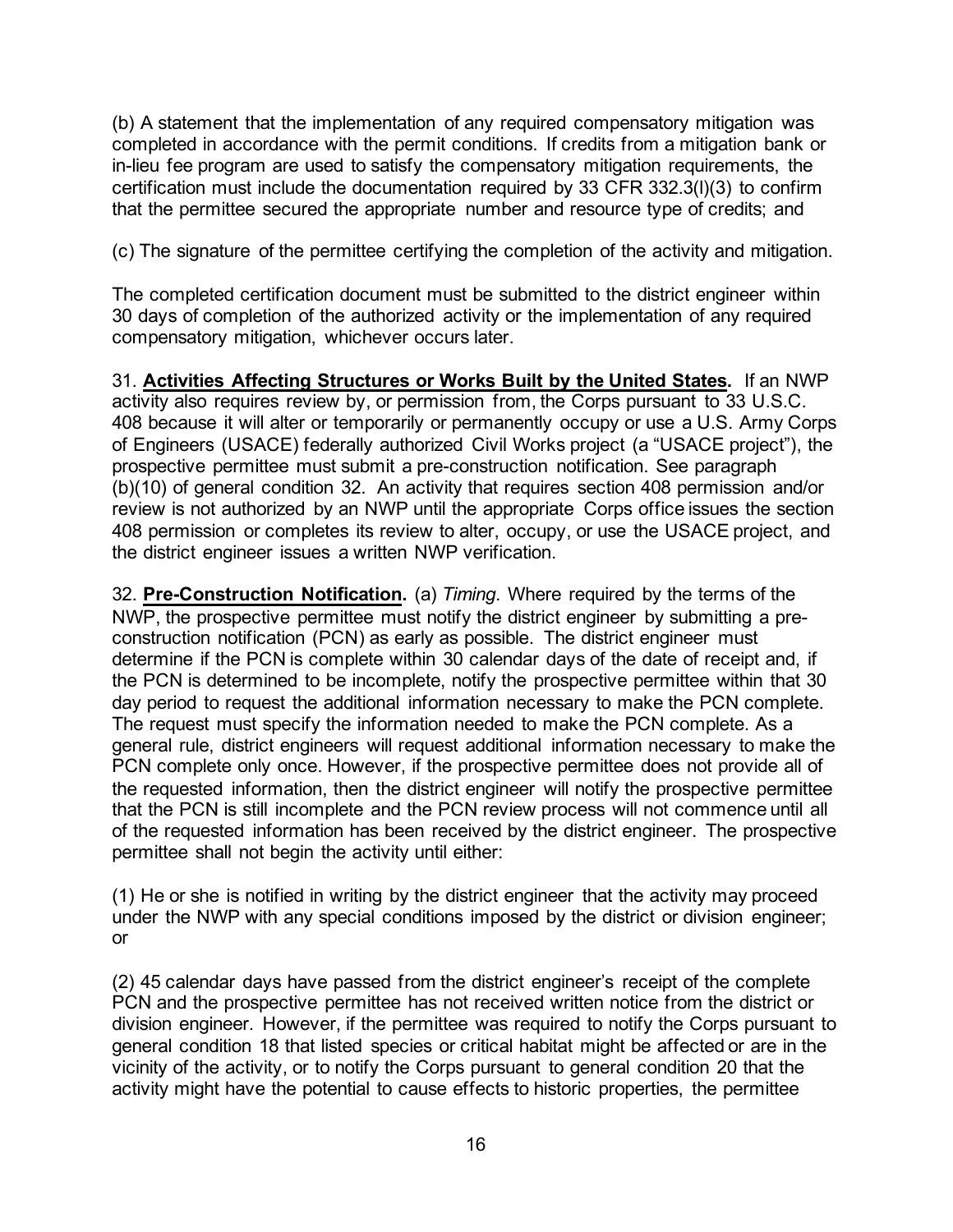cannot begin the activity until receiving written notification from the Corps that there is "no effect" on listed species or "no potential to cause effects" on historic properties, or that any consultation required under Section 7 of the Endangered Species Act (see 33 CFR 330.4(f)) and/or section 106 of the National Historic Preservation Act (see 33 CFR 330.4(g)) has been completed. If the proposed activity requires a written waiver to exceed specified limits of an NWP, the permittee may not begin the activity until the district engineer issues the waiver. If the district or division engineer notifies the permittee in writing that an individual permit is required within 45 calendar days of receipt of a complete PCN, the permittee cannot begin the activity until an individual permit has been obtained. Subsequently, the permittee's right to proceed under the NWP may be modified, suspended, or revoked only in accordance with the procedure set forth in 33 CFR 330.5(d)(2).

(b) *Contents of Pre-Construction Notification*: The PCN must be in writing and include the following information:

(1) Name, address and telephone numbers of the prospective permittee;

(2) Location of the proposed activity;

(3) Identify the specific NWP or NWP(s) the prospective permittee wants to use to authorize the proposed activity;

(4) (i) A description of the proposed activity; the activity's purpose; direct and indirect adverse environmental effects the activity would cause, including the anticipated amount of loss of wetlands, other special aquatic sites, and other waters expected to result from the NWP activity, in acres, linear feet, or other appropriate unit of measure; a description of any proposed mitigation measures intended to reduce the adverse environmental effects caused by the proposed activity; and any other NWP(s), regional general permit(s), or individual permit(s) used or intended to be used to authorize any part of the proposed project or any related activity, including other separate and distant crossings for linear projects that require Department of the Army authorization but do not require pre-construction notification. The description of the proposed activity and any proposed mitigation measures should be sufficiently detailed to allow the district engineer to determine that the adverse environmental effects of the activity will be no more than minimal and to determine the need for compensatory mitigation or other mitigation measures.

(ii) For linear projects where one or more single and complete crossings require preconstruction notification, the PCN must include the quantity of anticipated losses of wetlands, other special aquatic sites, and other waters for each single and complete crossing of those wetlands, other special aquatic sites, and other waters (including those single and complete crossings authorized by an NWP but do not require PCNs). This information will be used by the district engineer to evaluate the cumulative adverse environmental effects of the proposed linear project, and does not change those non-PCN NWP activities into NWP PCNs.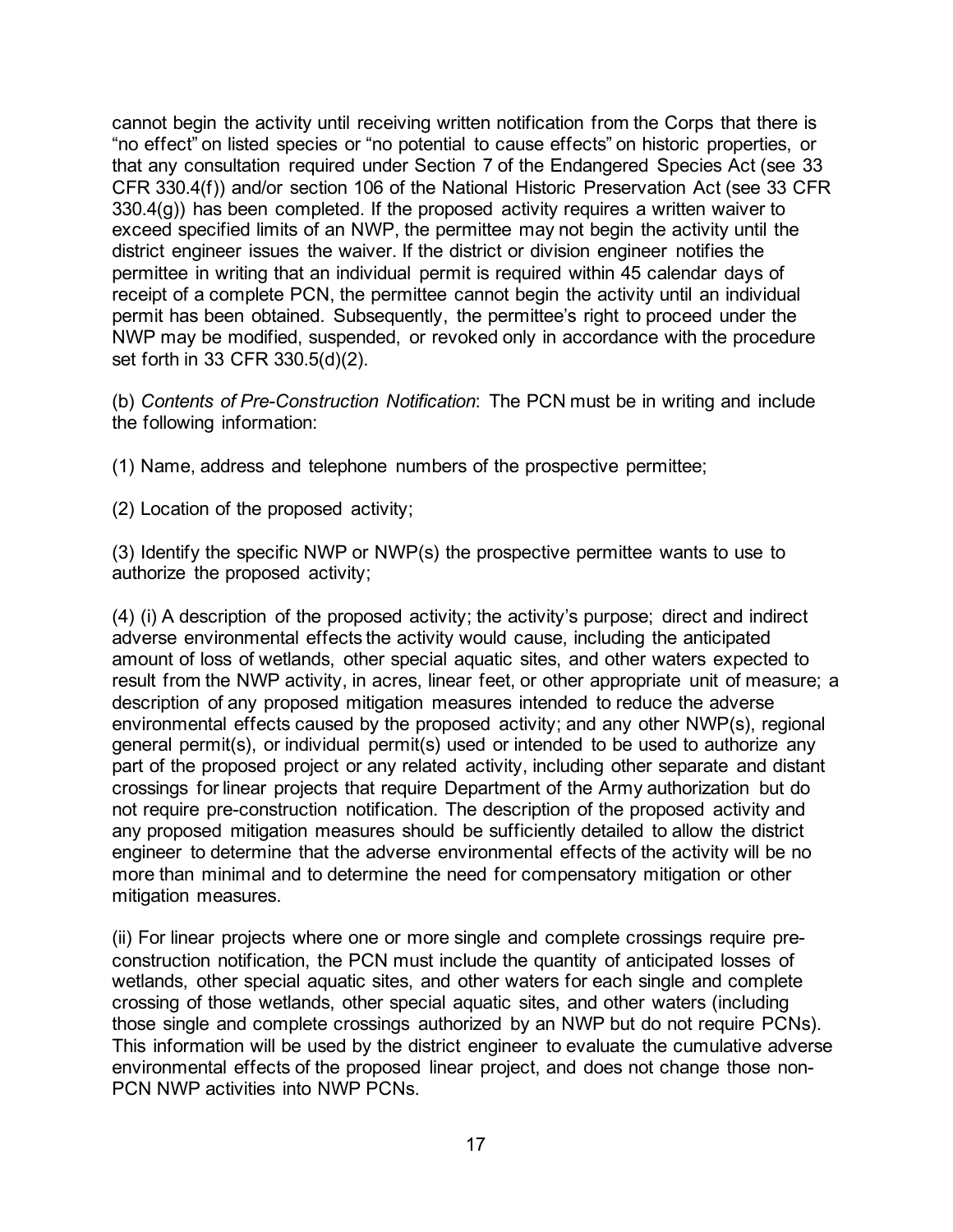(iii) Sketches should be provided when necessary to show that the activity complies with the terms of the NWP. (Sketches usually clarify the activity and when provided results in a quicker decision. Sketches should contain sufficient detail to provide an illustrative description of the proposed activity (e.g., a conceptual plan), but do not need to be detailed engineering plans);

(5) The PCN must include a delineation of wetlands, other special aquatic sites, and other waters, such as lakes and ponds, and perennial and intermittent streams, on the project site. Wetland delineations must be prepared in accordance with the current method required by the Corps. The permittee may ask the Corps to delineate the special aquatic sites and other waters on the project site, but there may be a delay if the Corps does the delineation, especially if the project site is large or contains many wetlands, other special aquatic sites, and other waters. Furthermore, the 45-day period will not start until the delineation has been submitted to or completed by the Corps, as appropriate;

(6) If the proposed activity will result in the loss of greater than 1/10-acre of wetlands or 3/100-acre of stream bed and a PCN is required, the prospective permittee must submit a statement describing how the mitigation requirement will be satisfied, or explaining why the adverse environmental effects are no more than minimal and why compensatory mitigation should not be required. As an alternative, the prospective permittee may submit a conceptual or detailed mitigation plan.

(7) For non-federal permittees, if any listed species (or species proposed for listing) or designated critical habitat (or critical habitat proposed for such designation) might be affected or is in the vicinity of the activity, or if the activity is located in designated critical habitat (or critical habitat proposed for such designation), the PCN must include the name(s) of those endangered or threatened species (or species proposed for listing) that might be affected by the proposed activity or utilize the designated critical habitat (or critical habitat proposed for such designation) that might be affected by the proposed activity. For NWP activities that require pre-construction notification, Federal permittees must provide documentation demonstrating compliance with the Endangered Species Act;

(8) For non-federal permittees, if the NWP activity might have the potential to cause effects to a historic property listed on, determined to be eligible for listing on, or potentially eligible for listing on, the National Register of Historic Places, the PCN must state which historic property might have the potential to be affected by the proposed activity or include a vicinity map indicating the location of the historic property. For NWP activities that require pre-construction notification, Federal permittees must provide documentation demonstrating compliance with section 106 of the National Historic Preservation Act;

(9) For an activity that will occur in a component of the National Wild and Scenic River System, or in a river officially designated by Congress as a "study river" for possible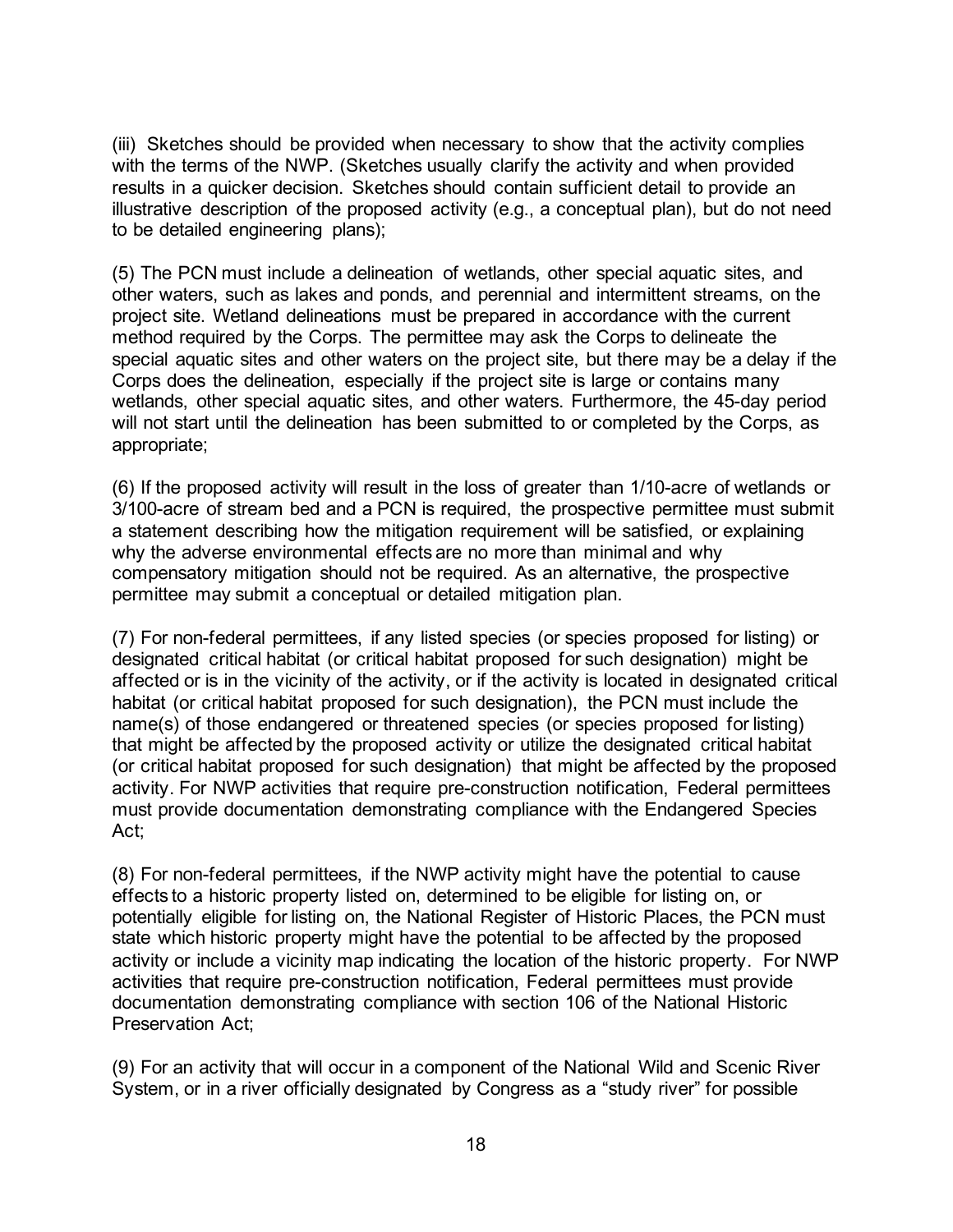inclusion in the system while the river is in an official study status, the PCN must identify the Wild and Scenic River or the "study river" (see general condition 16); and

(10) For an NWP activity that requires permission from, or review by, the Corps pursuant to 33 U.S.C. 408 because it will alter or temporarily or permanently occupy or use a U.S. Army Corps of Engineers federally authorized civil works project, the preconstruction notification must include a statement confirming that the project proponent has submitted a written request for section 408 permission from, or review by, the Corps office having jurisdiction over that USACE project.

(c) *Form of Pre-Construction Notification*: The nationwide permit pre-construction notification form (Form ENG 6082) should be used for NWP PCNs. A letter containing the required information may also be used. Applicants may provide electronic files of PCNs and supporting materials if the district engineer has established tools and procedures for electronic submittals.

(d) *Agency Coordination*: (1) The district engineer will consider any comments from Federal and state agencies concerning the proposed activity's compliance with the terms and conditions of the NWPs and the need for mitigation to reduce the activity's adverse environmental effects so that they are no more than minimal.

(2) Agency coordination is required for: (i) all NWP activities that require preconstruction notification and result in the loss of greater than 1/2-acre of waters of the United States; (ii) NWP 13 activities in excess of 500 linear feet, fills greater than one cubic yard per running foot, or involve discharges of dredged or fill material into special aquatic sites; and (iii) NWP 54 activities in excess of 500 linear feet, or that extend into the waterbody more than 30 feet from the mean low water line in tidal waters or the ordinary high water mark in the Great Lakes.

(3) When agency coordination is required, the district engineer will immediately provide (e.g., via e-mail, facsimile transmission, overnight mail, or other expeditious manner) a copy of the complete PCN to the appropriate Federal or state offices (FWS, state natural resource or water quality agency, EPA, and, if appropriate, the NMFS). With the exception of NWP 37, these agencies will have 10 calendar days from the date the material is transmitted to notify the district engineer via telephone, facsimile transmission, or e-mail that they intend to provide substantive, site-specific comments. The comments must explain why the agency believes the adverse environmental effects will be more than minimal. If so contacted by an agency, the district engineer will wait an additional 15 calendar days before making a decision on the pre-construction notification. The district engineer will fully consider agency comments received within the specified time frame concerning the proposed activity's compliance with the terms and conditions of the NWPs, including the need for mitigation to ensure that the net adverse environmental effects of the proposed activity are no more than minimal. The district engineer will provide no response to the resource agency, except as provided below. The district engineer will indicate in the administrative record associated with each pre-construction notification that the resource agencies' concerns were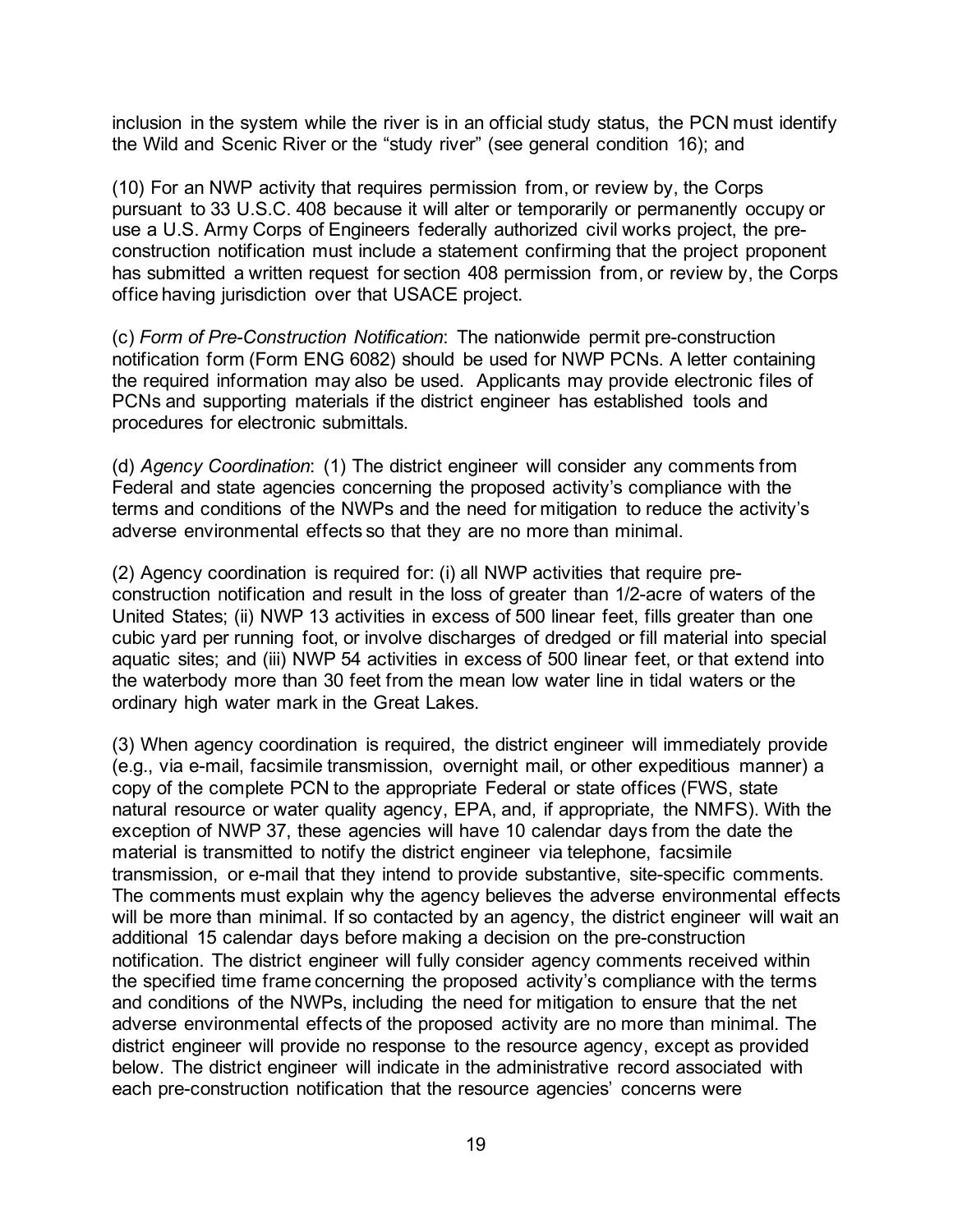considered. For NWP 37, the emergency watershed protection and rehabilitation activity may proceed immediately in cases where there is an unacceptable hazard to life or a significant loss of property or economic hardship will occur. The district engineer will consider any comments received to decide whether the NWP 37 authorization should be modified, suspended, or revoked in accordance with the procedures at 33 CFR 330.5.

(4) In cases of where the prospective permittee is not a Federal agency, the district engineer will provide a response to NMFS within 30 calendar days of receipt of any Essential Fish Habitat conservation recommendations, as required by section 305(b)(4)(B) of the Magnuson-Stevens Fishery Conservation and Management Act.

(5) Applicants are encouraged to provide the Corps with either electronic files or multiple copies of pre-construction notifications to expedite agency coordination.

# **2021 District Engineer's Decision**

1. In reviewing the PCN for the proposed activity, the district engineer will determine whether the activity authorized by the NWP will result in more than minimal individual or cumulative adverse environmental effects or may be contrary to the public interest. If a project proponent requests authorization by a specific NWP, the district engineer should issue the NWP verification for that activity if it meets the terms and conditions of that NWP, unless he or she determines, after considering mitigation, that the proposed activity will result in more than minimal individual and cumulative adverse effects on the aquatic environment and other aspects of the public interest and exercises discretionary authority to require an individual permit for the proposed activity. For a linear project, this determination will include an evaluation of the single and complete crossings of waters of the United States that require PCNs to determine whether they individually satisfy the terms and conditions of the NWP(s), as well as the cumulative effects caused by all of the crossings of waters of the United States authorized by an NWP. If an applicant requests a waiver of an applicable limit, as provided for in NWPs 13, 36, or 54, the district engineer will only grant the waiver upon a written determination that the NWP activity will result in only minimal individual and cumulative adverse environmental effects.

2. When making minimal adverse environmental effects determinations the district engineer will consider the direct and indirect effects caused by the NWP activity. He or she will also consider the cumulative adverse environmental effects caused by activities authorized by an NWP and whether those cumulative adverse environmental effects are no more than minimal. The district engineer will also consider site specific factors, such as the environmental setting in the vicinity of the NWP activity, the type of resource that will be affected by the NWP activity, the functions provided by the aquatic resources that will be affected by the NWP activity, the degree or magnitude to which the aquatic resources perform those functions, the extent that aquatic resource functions will be lost as a result of the NWP activity (e.g., partial or complete loss), the duration of the adverse effects (temporary or permanent), the importance of the aquatic resource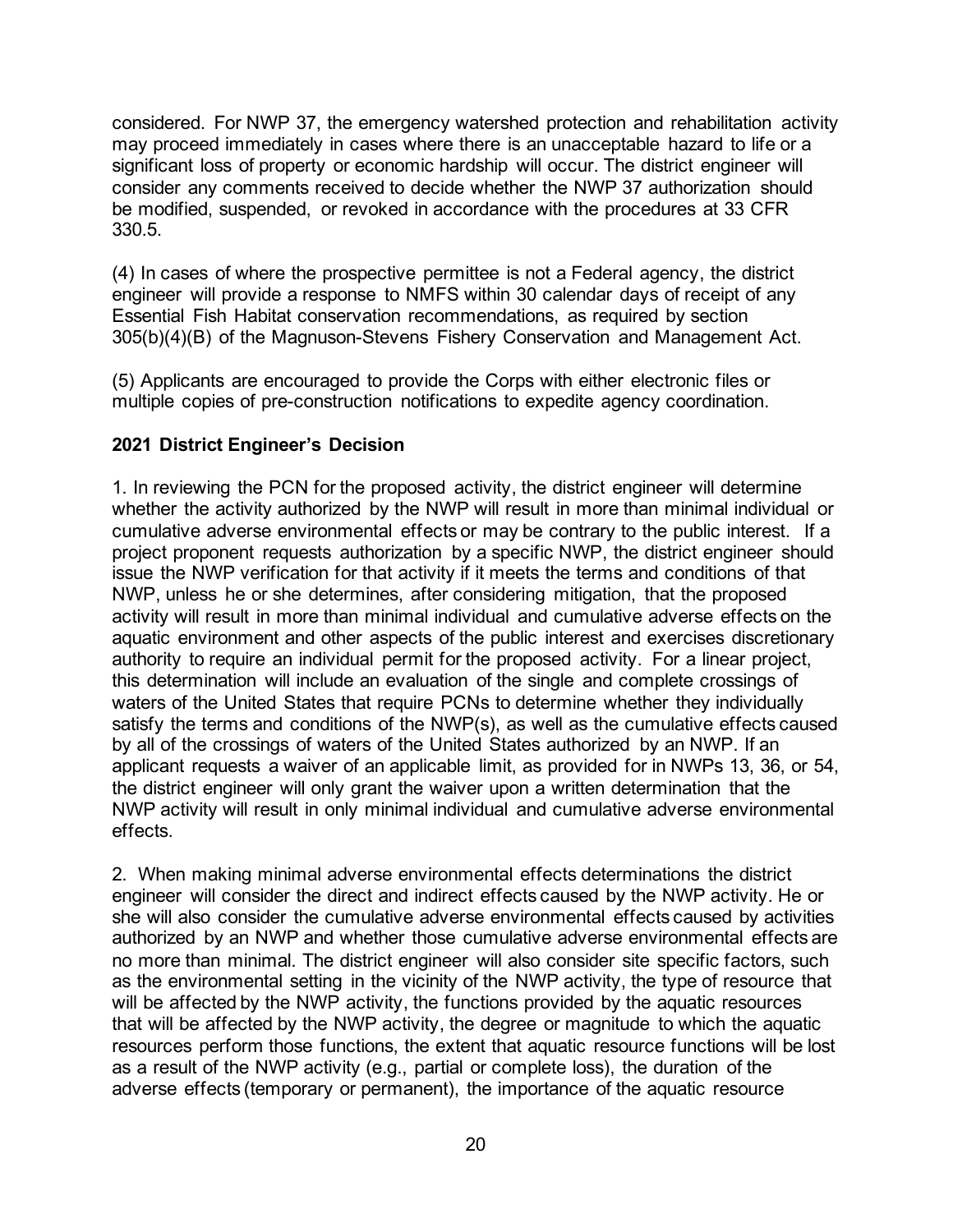functions to the region (e.g., watershed or ecoregion), and mitigation required by the district engineer. If an appropriate functional or condition assessment method is available and practicable to use, that assessment method may be used by the district engineer to assist in the minimal adverse environmental effects determination. The district engineer may add case-specific special conditions to the NWP authorization to address site-specific environmental concerns.

3. If the proposed activity requires a PCN and will result in a loss of greater than 1/10 acre of wetlands or 3/100-acre of stream bed, the prospective permittee should submit a mitigation proposal with the PCN. Applicants may also propose compensatory mitigation for NWP activities with smaller impacts, or for impacts to other types of waters. The district engineer will consider any proposed compensatory mitigation or other mitigation measures the applicant has included in the proposal in determining whether the net adverse environmental effects of the proposed activity are no more than minimal. The compensatory mitigation proposal may be either conceptual or detailed. If the district engineer determines that the activity complies with the terms and conditions of the NWP and that the adverse environmental effects are no more than minimal, after considering mitigation, the district engineer will notify the permittee and include any activity-specific conditions in the NWP verification the district engineer deems necessary. Conditions for compensatory mitigation requirements must comply with the appropriate provisions at 33 CFR 332.3(k). The district engineer must approve the final mitigation plan before the permittee commences work in waters of the United States, unless the district engineer determines that prior approval of the final mitigation plan is not practicable or not necessary to ensure timely completion of the required compensatory mitigation. If the prospective permittee elects to submit a compensatory mitigation plan with the PCN, the district engineer will expeditiously review the proposed compensatory mitigation plan. The district engineer must review the proposed compensatory mitigation plan within 45 calendar days of receiving a complete PCN and determine whether the proposed mitigation would ensure that the NWP activity results in no more than minimal adverse environmental effects. If the net adverse environmental effects of the NWP activity (after consideration of the mitigation proposal) are determined by the district engineer to be no more than minimal, the district engineer will provide a timely written response to the applicant. The response will state that the NWP activity can proceed under the terms and conditions of the NWP, including any activity-specific conditions added to the NWP authorization by the district engineer.

4. If the district engineer determines that the adverse environmental effects of the proposed activity are more than minimal, then the district engineer will notify the applicant either: (a) that the activity does not qualify for authorization under the NWP and instruct the applicant on the procedures to seek authorization under an individual permit; (b) that the activity is authorized under the NWP subject to the applicant's submission of a mitigation plan that would reduce the adverse environmental effects so that they are no more than minimal; or (c) that the activity is authorized under the NWP with specific modifications or conditions. Where the district engineer determines that mitigation is required to ensure no more than minimal adverse environmental effects, the activity will be authorized within the 45-day PCN period (unless additional time is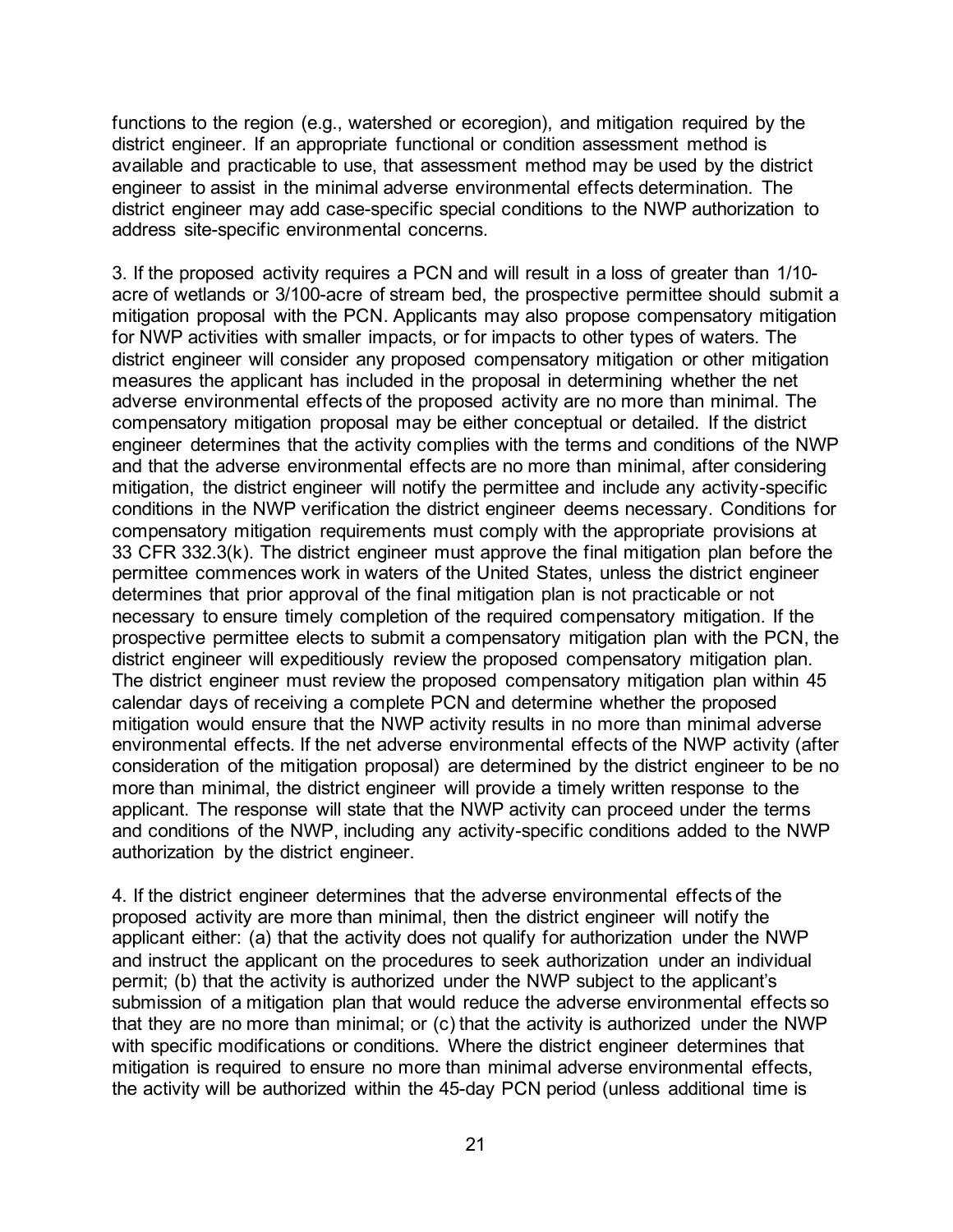required to comply with general conditions 18, 20, and/or 31), with activity-specific conditions that state the mitigation requirements. The authorization will include the necessary conceptual or detailed mitigation plan or a requirement that the applicant submit a mitigation plan that would reduce the adverse environmental effects so that they are no more than minimal. When compensatory mitigation is required, no work in waters of the United States may occur until the district engineer has approved a specific mitigation plan or has determined that prior approval of a final mitigation plan is not practicable or not necessary to ensure timely completion of the required compensatory mitigation.

## **2021 Further Information**

1. District engineers have authority to determine if an activity complies with the terms and conditions of an NWP.

2. NWPs do not obviate the need to obtain other federal, state, or local permits, approvals, or authorizations required by law.

- 3. NWPs do not grant any property rights or exclusive privileges.
- 4. NWPs do not authorize any injury to the property or rights of others.

5. NWPs do not authorize interference with any existing or proposed Federal project (see general condition 31).

### **2021 Nationwide Permit Definitions**

**Best management practices (BMPs):** Policies, practices, procedures, or structures implemented to mitigate the adverse environmental effects on surface water quality resulting from development. BMPs are categorized as structural or non-structural.

**Compensatory mitigation:** The restoration (re-establishment or rehabilitation), establishment (creation), enhancement, and/or in certain circumstances preservation of aquatic resources for the purposes of offsetting unavoidable adverse impacts which remain after all appropriate and practicable avoidance and minimization has been achieved.

**Currently serviceable:** Useable as is or with some maintenance, but not so degraded as to essentially require reconstruction.

**Direct effects:** Effects that are caused by the activity and occur at the same time and place.

**Discharge:** The term "discharge" means any discharge of dredged or fill material into waters of the United States.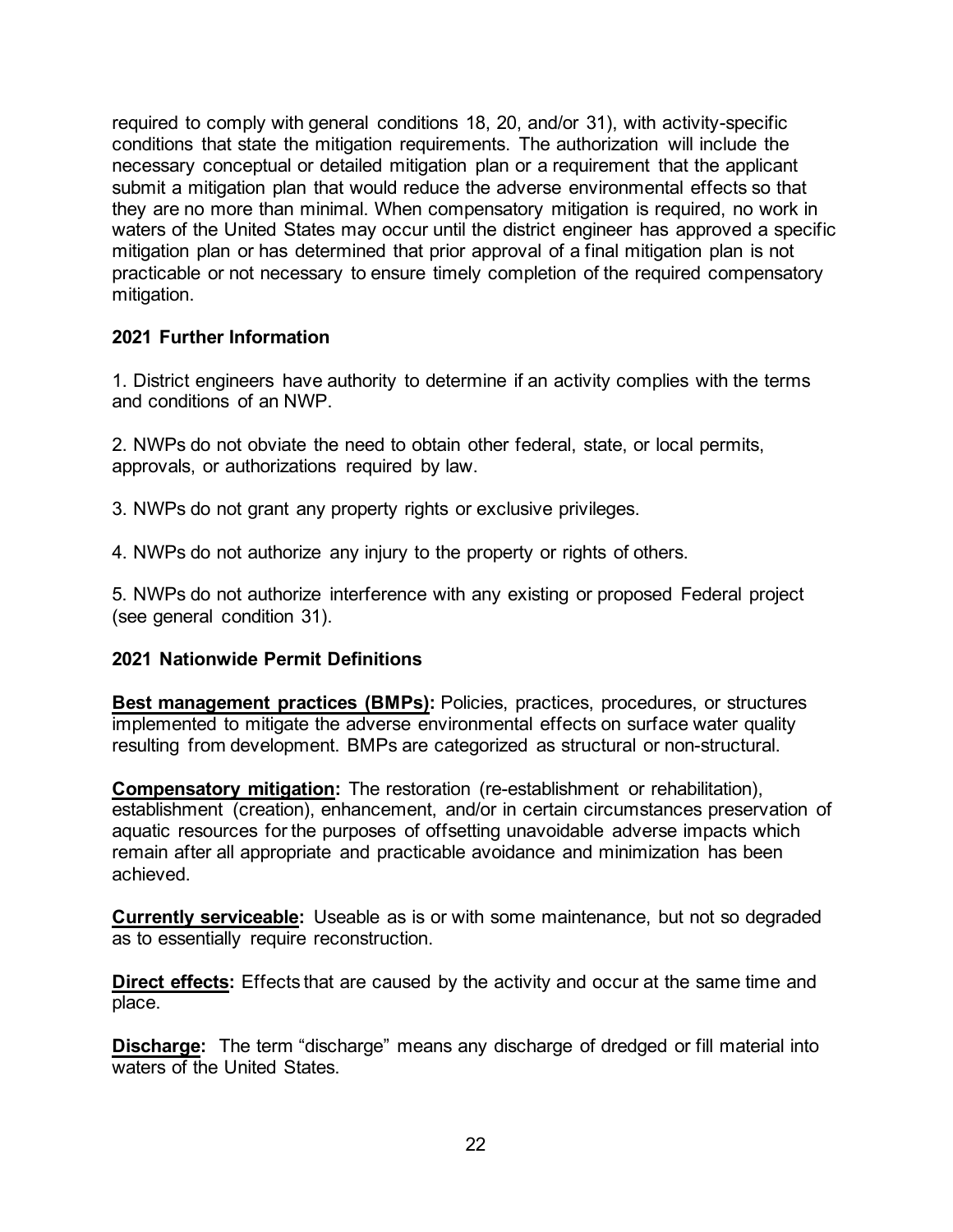**Ecological reference:** A model used to plan and design an aquatic habitat and riparian area restoration, enhancement, or establishment activity under NWP 27. An ecological reference may be based on the structure, functions, and dynamics of an aquatic habitat type or a riparian area type that currently exists in the region where the proposed NWP 27 activity is located. Alternatively, an ecological reference may be based on a conceptual model for the aquatic habitat type or riparian area type to be restored, enhanced, or established as a result of the proposed NWP 27 activity. An ecological reference takes into account the range of variation of the aquatic habitat type or riparian area type in the region.

**Enhancement:** The manipulation of the physical, chemical, or biological characteristics of an aquatic resource to heighten, intensify, or improve a specific aquatic resource function(s). Enhancement results in the gain of selected aquatic resource function(s), but may also lead to a decline in other aquatic resource function(s). Enhancement does not result in a gain in aquatic resource area.

**Establishment (creation):** The manipulation of the physical, chemical, or biological characteristics present to develop an aquatic resource that did not previously exist at an upland site. Establishment results in a gain in aquatic resource area.

**High Tide Line:** The line of intersection of the land with the water's surface at the maximum height reached by a rising tide. The high tide line may be determined, in the absence of actual data, by a line of oil or scum along shore objects, a more or less continuous deposit of fine shell or debris on the foreshore or berm, other physical markings or characteristics, vegetation lines, tidal gages, or other suitable means that delineate the general height reached by a rising tide. The line encompasses spring high tides and other high tides that occur with periodic frequency but does not include storm surges in which there is a departure from the normal or predicted reach of the tide due to the piling up of water against a coast by strong winds such as those accompanying a hurricane or other intense storm.

**Historic Property:** Any prehistoric or historic district, site (including archaeological site), building, structure, or other object included in, or eligible for inclusion in, the National Register of Historic Places maintained by the Secretary of the Interior. This term includes artifacts, records, and remains that are related to and located within such properties. The term includes properties of traditional religious and cultural importance to an Indian tribe or Native Hawaiian organization and that meet the National Register criteria (36 CFR part 60).

**Independent utility:** A test to determine what constitutes a single and complete nonlinear project in the Corps Regulatory Program. A project is considered to have independent utility if it would be constructed absent the construction of other projects in the project area. Portions of a multi-phase project that depend upon other phases of the project do not have independent utility. Phases of a project that would be constructed even if the other phases were not built can be considered as separate single and complete projects with independent utility.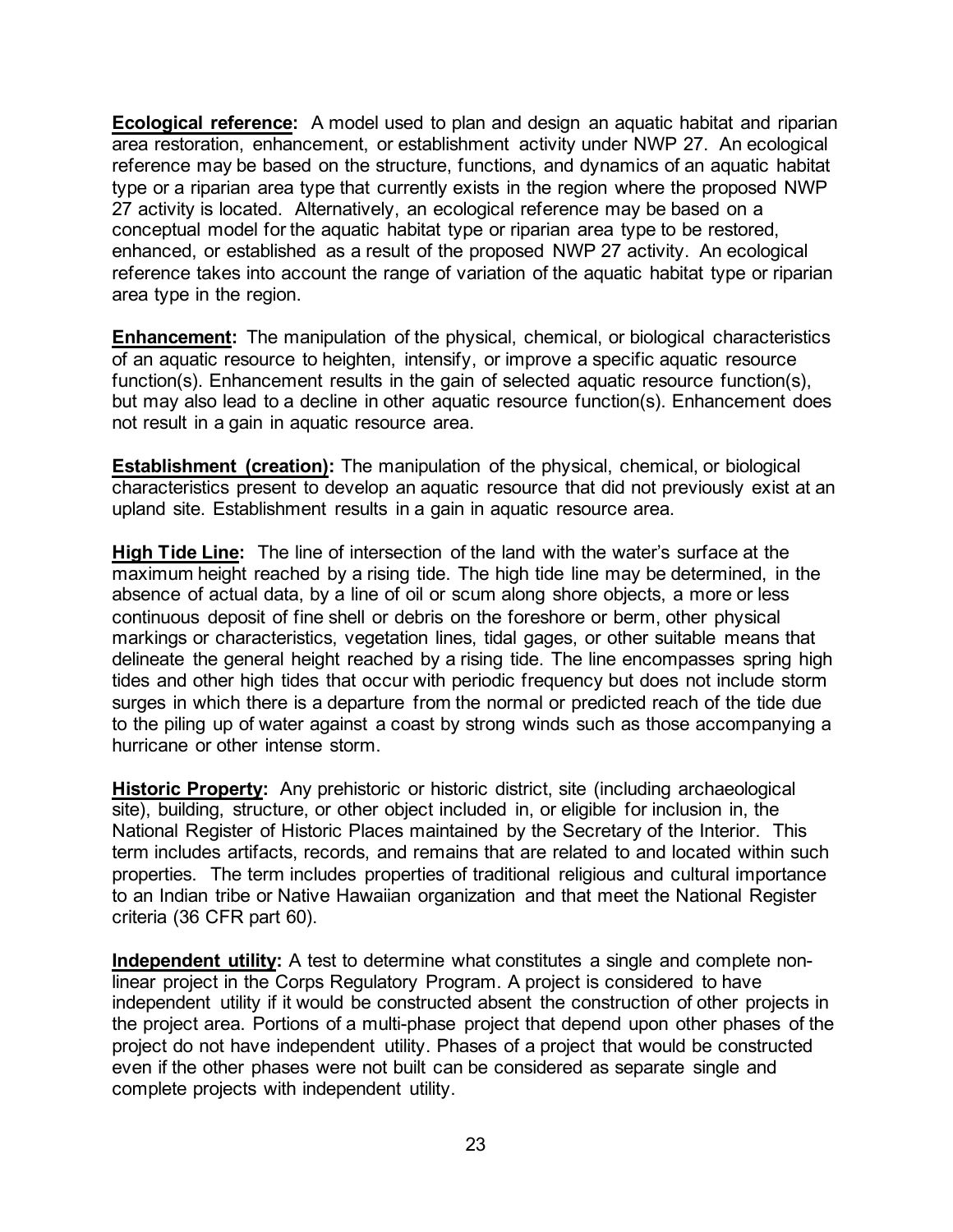**Indirect effects:** Effects that are caused by the activity and are later in time or farther removed in distance, but are still reasonably foreseeable.

**Loss of waters of the United States:** Waters of the United States that are permanently adversely affected by filling, flooding, excavation, or drainage because of the regulated activity. The loss of stream bed includes the acres of stream bed that are permanently adversely affected by filling or excavation because of the regulated activity. Permanent adverse effects include permanent discharges of dredged or fill material that change an aquatic area to dry land, increase the bottom elevation of a waterbody, or change the use of a waterbody. The acreage of loss of waters of the United States is a threshold measurement of the impact to jurisdictional waters or wetlands for determining whether a project may qualify for an NWP; it is not a net threshold that is calculated after considering compensatory mitigation that may be used to offset losses of aquatic functions and services. Waters of the United States temporarily filled, flooded, excavated, or drained, but restored to pre-construction contours and elevations after construction, are not included in the measurement of loss of waters of the United States. Impacts resulting from activities that do not require Department of the Army authorization, such as activities eligible for exemptions under section 404(f) of the Clean Water Act, are not considered when calculating the loss of waters of the United States.

**Navigable waters:** Waters subject to section 10 of the Rivers and Harbors Act of 1899. These waters are defined at 33 CFR part 329.

**Non-tidal wetland:** A non-tidal wetland is a wetland that is not subject to the ebb and flow of tidal waters. Non-tidal wetlands contiguous to tidal waters are located landward of the high tide line (i.e., spring high tide line).

**Open water:** For purposes of the NWPs, an open water is any area that in a year with normal patterns of precipitation has water flowing or standing above ground to the extent that an ordinary high water mark can be determined. Aquatic vegetation within the area of flowing or standing water is either non-emergent, sparse, or absent. Vegetated shallows are considered to be open waters. Examples of "open waters" include rivers, streams, lakes, and ponds.

**Ordinary High Water Mark:** The term ordinary high water mark means that line on the shore established by the fluctuations of water and indicated by physical characteristics such as a clear, natural line impressed on the bank, shelving, changes in the character of soil, destruction of terrestrial vegetation, the presence of litter and debris, or other appropriate means that consider the characteristics of the surrounding areas.

**Perennial stream:** A perennial stream has surface water flowing continuously yearround during a typical year.

**Practicable:** Available and capable of being done after taking into consideration cost, existing technology, and logistics in light of overall project purposes.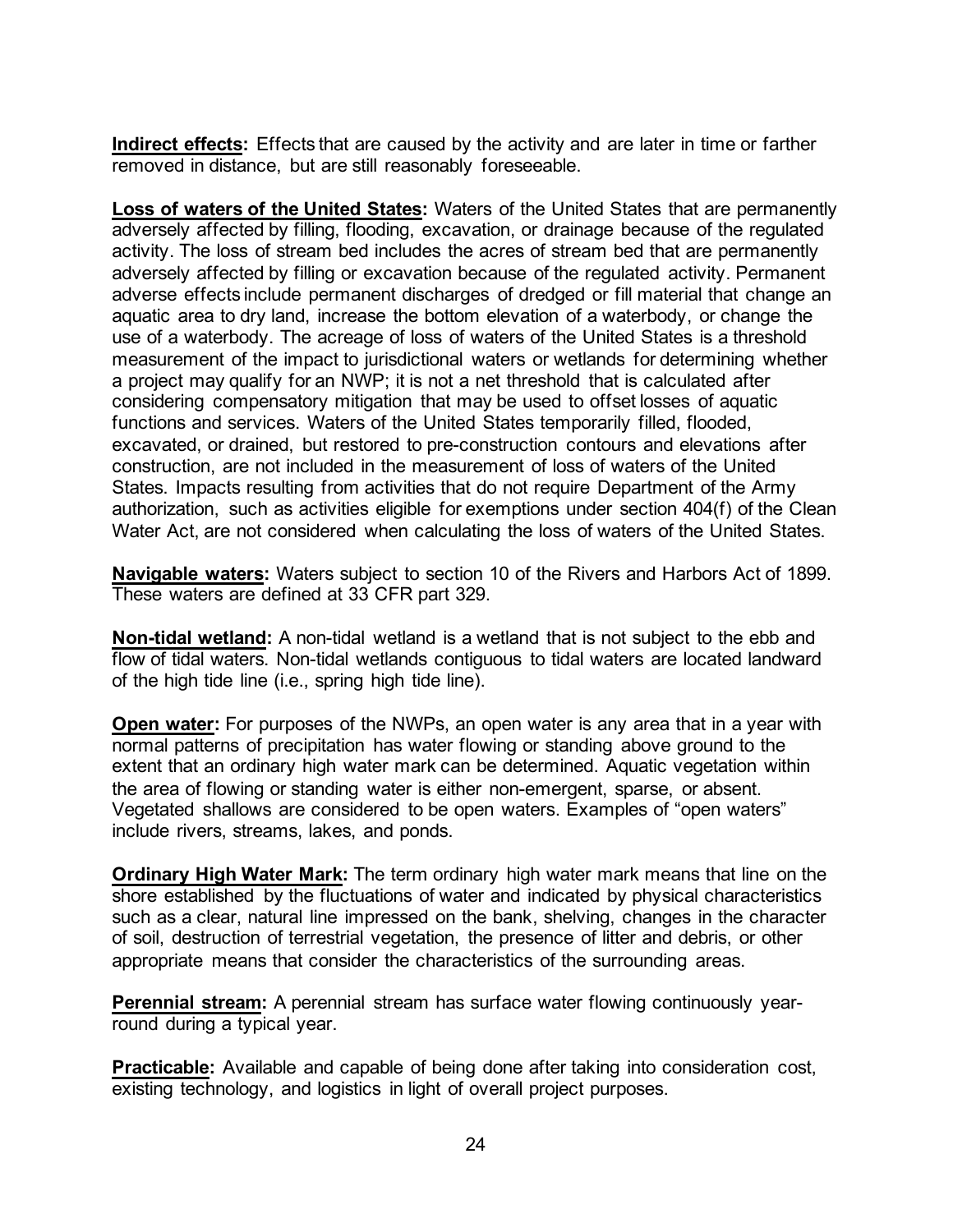**Pre-construction notification:** A request submitted by the project proponent to the Corps for confirmation that a particular activity is authorized by nationwide permit. The request may be a permit application, letter, or similar document that includes information about the proposed work and its anticipated environmental effects. Preconstruction notification may be required by the terms and conditions of a nationwide permit, or by regional conditions. A pre-construction notification may be voluntarily submitted in cases where pre-construction notification is not required and the project proponent wants confirmation that the activity is authorized by nationwide permit.

**Preservation:** The removal of a threat to, or preventing the decline of, aquatic resources by an action in or near those aquatic resources. This term includes activities commonly associated with the protection and maintenance of aquatic resources through the implementation of appropriate legal and physical mechanisms. Preservation does not result in a gain of aquatic resource area or functions.

**Re-establishment:** The manipulation of the physical, chemical, or biological characteristics of a site with the goal of returning natural/historic functions to a former aquatic resource. Re-establishment results in rebuilding a former aquatic resource and results in a gain in aquatic resource area and functions.

**Rehabilitation:** The manipulation of the physical, chemical, or biological characteristics of a site with the goal of repairing natural/historic functions to a degraded aquatic resource. Rehabilitation results in a gain in aquatic resource function, but does not result in a gain in aquatic resource area.

**Restoration:** The manipulation of the physical, chemical, or biological characteristics of a site with the goal of returning natural/historic functions to a former or degraded aquatic resource. For the purpose of tracking net gains in aquatic resource area, restoration is divided into two categories: re-establishment and rehabilitation.

**Riffle and pool complex:** Riffle and pool complexes are special aquatic sites under the 404(b)(1) Guidelines. Riffle and pool complexes sometimes characterize steep gradient sections of streams. Such stream sections are recognizable by their hydraulic characteristics. The rapid movement of water over a course substrate in riffles results in a rough flow, a turbulent surface, and high dissolved oxygen levels in the water. Pools are deeper areas associated with riffles. A slower stream velocity, a streaming flow, a smooth surface, and a finer substrate characterize pools.

**Riparian areas:** Riparian areas are lands next to streams, lakes, and estuarine-marine shorelines. Riparian areas are transitional between terrestrial and aquatic ecosystems, through which surface and subsurface hydrology connects riverine, lacustrine, estuarine, and marine waters with their adjacent wetlands, non-wetland waters, or uplands. Riparian areas provide a variety of ecological functions and services and help improve or maintain local water quality. (See general condition 23.)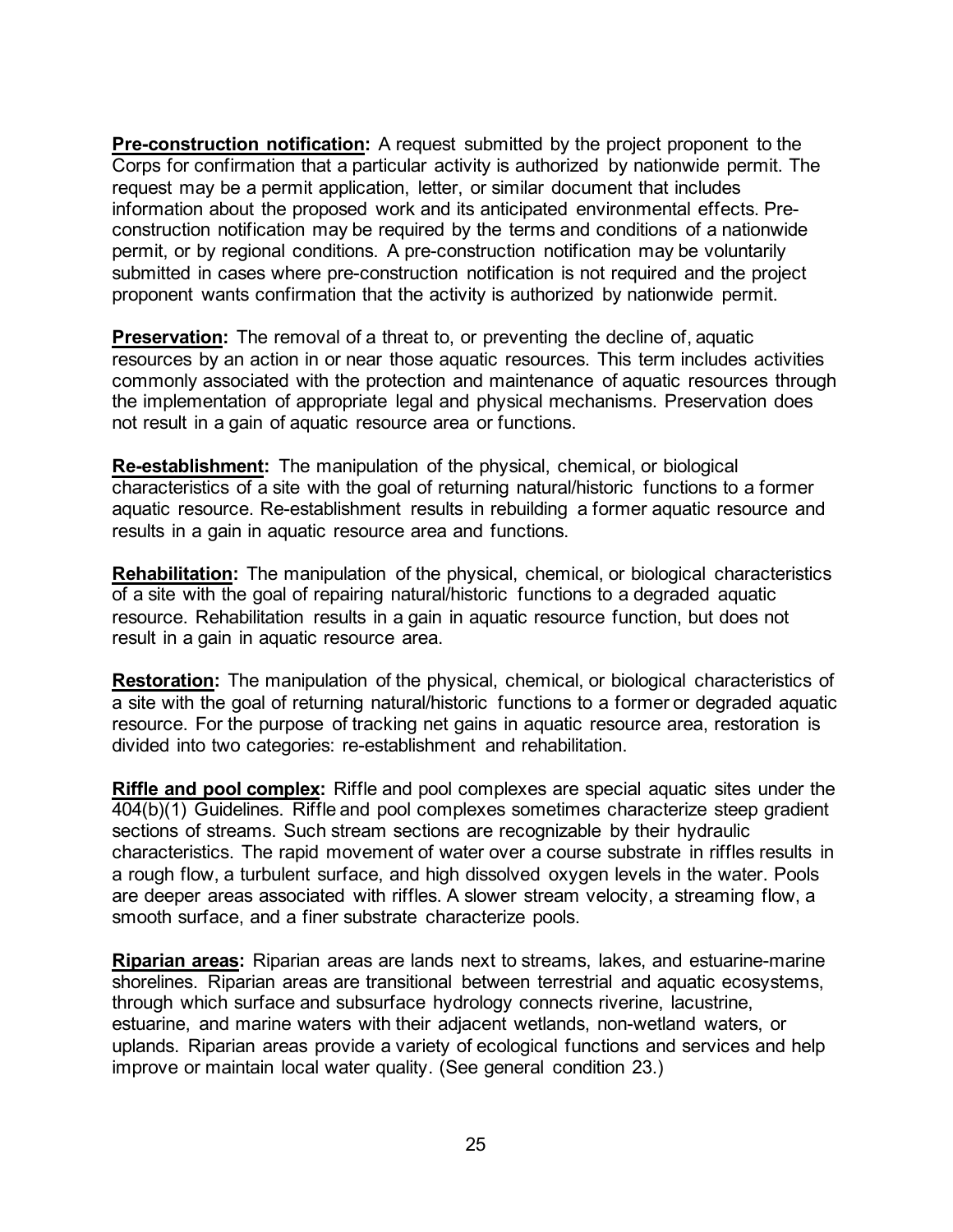**Shellfish seeding:** The placement of shellfish seed and/or suitable substrate to increase shellfish production. Shellfish seed consists of immature individual shellfish or individual shellfish attached to shells or shell fragments (i.e., spat on shell). Suitable substrate may consist of shellfish shells, shell fragments, or other appropriate materials placed into waters for shellfish habitat.

**Single and complete linear project:** A linear project is a project constructed for the purpose of getting people, goods, or services from a point of origin to a terminal point, which often involves multiple crossings of one or more waterbodies at separate and distant locations. The term "single and complete project" is defined as that portion of the total linear project proposed or accomplished by one owner/developer or partnership or other association of owners/developers that includes all crossings of a single water of the United States (i.e., a single waterbody) at a specific location. For linear projects crossing a single or multiple waterbodies several times at separate and distant locations, each crossing is considered a single and complete project for purposes of NWP authorization. However, individual channels in a braided stream or river, or individual arms of a large, irregularly shaped wetland or lake, etc., are not separate waterbodies, and crossings of such features cannot be considered separately.

**Single and complete non-linear project:** For non-linear projects, the term "single and complete project" is defined at 33 CFR 330.2(i) as the total project proposed or accomplished by one owner/developer or partnership or other association of owners/developers. A single and complete non-linear project must have independent utility (see definition of "independent utility"). Single and complete non-linear projects may not be "piecemealed" to avoid the limits in an NWP authorization.

**Stormwater management:** Stormwater management is the mechanism for controlling stormwater runoff for the purposes of reducing downstream erosion, water quality degradation, and flooding and mitigating the adverse effects of changes in land use on the aquatic environment.

**Stormwater management facilities:** Stormwater management facilities are those facilities, including but not limited to, stormwater retention and detention ponds and best management practices, which retain water for a period of time to control runoff and/or improve the quality (i.e., by reducing the concentration of nutrients, sediments, hazardous substances and other pollutants) of stormwater runoff.

**Stream bed:** The substrate of the stream channel between the ordinary high water marks. The substrate may be bedrock or inorganic particles that range in size from clay to boulders. Wetlands contiguous to the stream bed, but outside of the ordinary high water marks, are not considered part of the stream bed.

**Stream channelization:** The manipulation of a stream's course, condition, capacity, or location that causes more than minimal interruption of normal stream processes. A channelized jurisdictional stream remains a water of the United States.